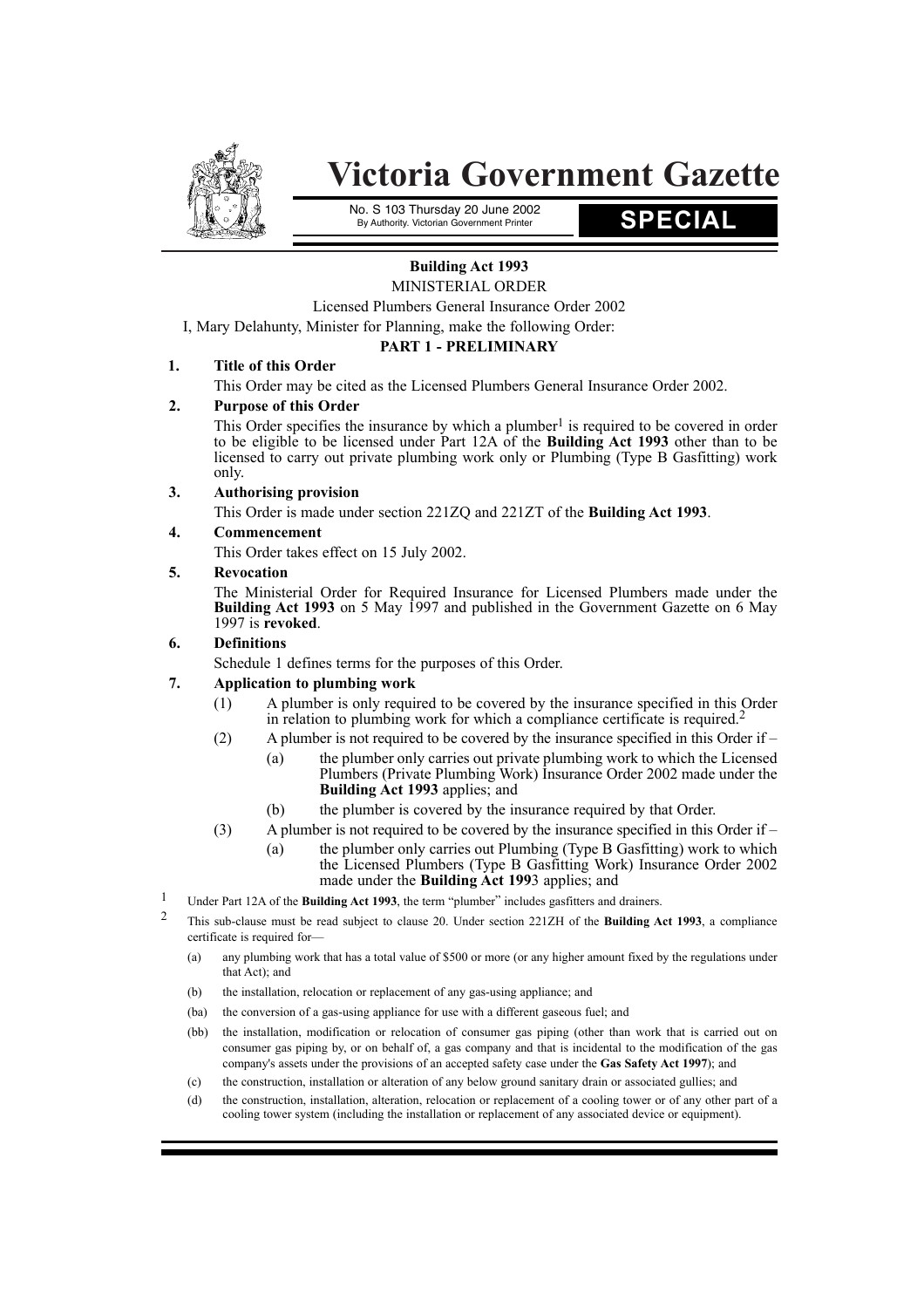(b) the plumber is covered by the insurance required by that Order.

#### **18 Overview of the required insurance**

- (1) A plumber, in relation to any plumbing work (or proposed plumbing work) for which a compliance certificate is required –
	- (a) must be covered by insurance that indemnifies him or her for any liability in respect of that work that he or she is required to be indemnified for by Part 2; and
	- (b) must be indemnified by that insurance for the amounts and periods required by Part 3.
- (2) The insurance must be provided under a policy that
	- (a) contains the provisions set out in Schedule 2 (or provisions that have the same effect); and
	- (b) does not contain any of the provisions prohibited by Part 4; and
	- (c) may contain some or all of the provisions set out in Schedule 3 (or provisions that have the same effect).

#### **9. Insurance may be provided by multiple policies or insurers**

- (1) For the purposes of complying with this Order it is not necessary that the insurance be provided by one policy only, or that the insurance be provided by one insurer only.
- (2) If the insurance is provided under more than one policy, clause 8(2) applies to each of those policies (unless a contrary intention appears in this Order).

#### **PART 2 – LIABILITY TO BE COVERED**

#### **10. Liability that must be covered in all cases**

A plumber must have insurance that indemnifies him or her for –

- (a) any liability to pay for the cost of rectifying any plumbing work required because of defects in the plumbing work<sup>3</sup>;
- (b) any trade practices liability (as defined in clause 15);
- (c) any public liability (as defined in clause 16);
- (d) any completed work liability (as defined in clause 17).

#### **11. Additional liability that must be covered for domestic plumbing work**

In the case of domestic plumbing work, a plumber must also have insurance that indemnifies him or her for–

- (a) any liability arising from any consequential financial loss reasonably incurred by the building owner as a result of any defects or non completion of the plumbing work (as described in paragraph  $(b)$ ), including but not limited to –
	- (i) the loss of any deposit or progress payment (or any part of any deposit or progress payment); and
	- (ii) the cost of alternative accommodation, removal and storage costs that are reasonably and necessarily incurred; and
- (b) any liability arising from non-completion of the plumbing work due to
	- (i) his or her death or legal incapacity;
	- (ii) his or her disappearance; or
	- (iii) his or her becoming an insolvent under administration as that expression is defined in the Corporations Act; or
- 3 Clause 14 gives examples of what defects in plumbing work are.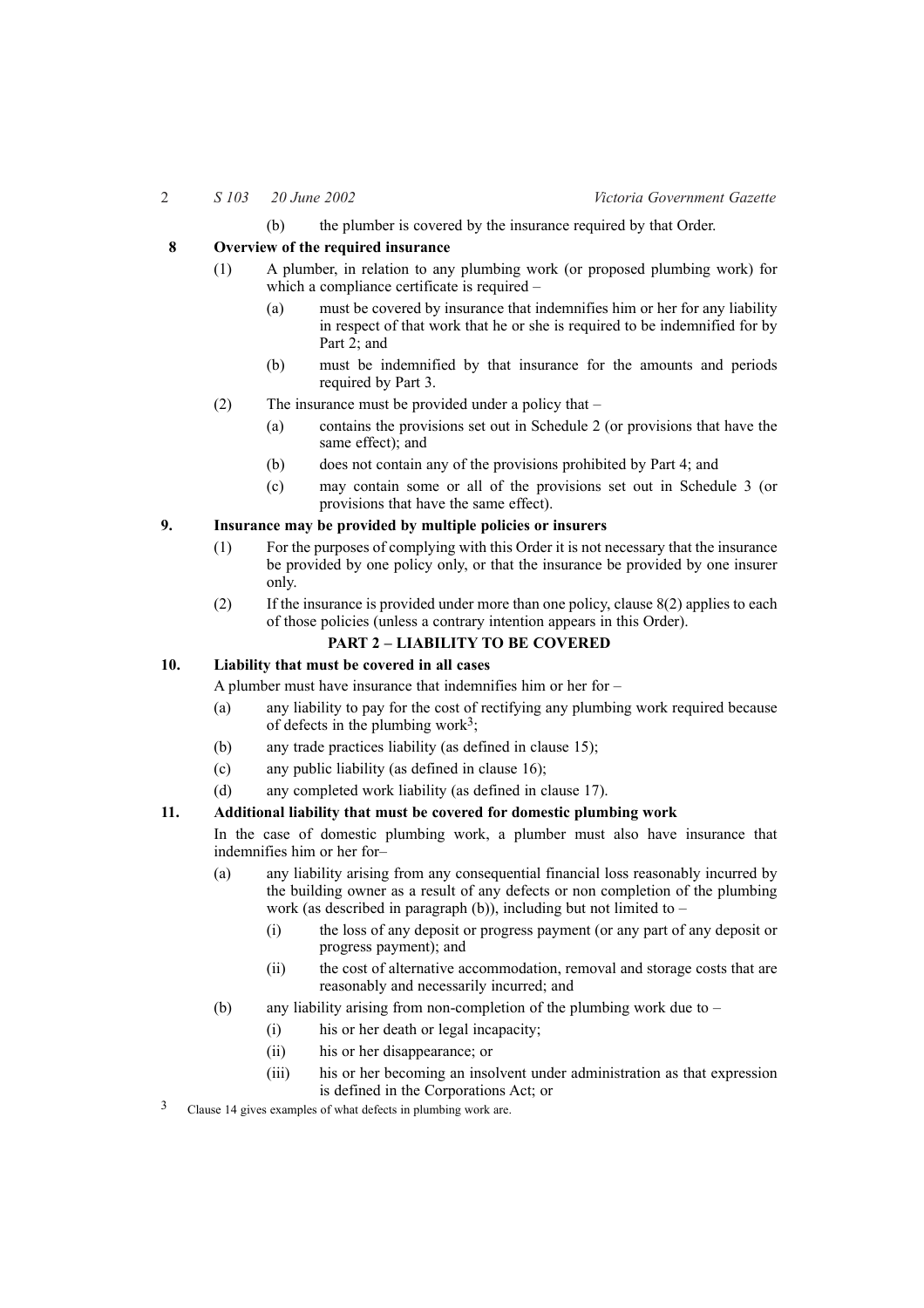- (iv) the cancellation or suspension of his or her licence as a licensed plumber under the **Building Act 1993**; or
- (v) the early termination of the contract by the building owner as a result of the plumber's wrongful failure or refusal to complete the plumbing work.4

#### **12. Additional liability that must be covered for some non-domestic plumbing work**

In the case of any contract for both domestic and non-domestic plumbing work in which the non-domestic plumbing work component does not exceed 20% of the total contract value, a plumber must also have insurance that indemnifies him or her for any liability arising from non-completion of the plumbing work (as described in clause 11(b)).

#### **13. People acting on behalf of the plumber must also be covered**

A plumber must also have insurance that indemnifies him or her for any liability of a type described in this Part that arises from any act or omission of any person contracted by the plumber to carry out plumbing work.

#### **14. Meaning of "defects"**

- (1) For the purposes of this Order, "defects" in plumbing work include
	- (a) a failure to carry out the work in a proper and workmanlike manner and in accordance with any plans and specifications set out in the contract;
	- (b) a failure to use materials in the work that are good and suitable for the purpose for which they are used;5
	- (c) the use of materials in the work that are not new (unless the contract permits use of materials that are not new);
	- (d) a failure to carry out the work in accordance with, and in compliance with, all laws and legal requirements including, without limiting the generality of this paragraph, the **Building Act 1993** and any regulations made under that Act;
	- (e) a failure to carry out the work with reasonable care and skill and, in the case of domestic plumbing work, a failure to complete the work –
		- (i) by the date (or within the period) specified by the contract; or
		- (ii) within a reasonable time, if no date (or period) is specified.
	- (f) if the contract states the particular purpose for which the work is required, or the result which the building owner wishes the work to achieve, so as to show that the building owner relies on the plumber's skill and judgement, a failure to ensure that the work and any material used in carrying out the work –
		- (i) are reasonably fit for that purpose; or
		- (ii) are of such a nature and quality that they might reasonably be expected to achieve that result;
	- (g) a failure to maintain a standard or quality of plumbing work specified in the contract.
- 4 Schedule 3 permits the insurer to limit its liability under this paragraph in some circumstances.
- 5 This provision must be read subject to any exclusion in the policy concerning defects in the materials that is allowed under Schedule 3.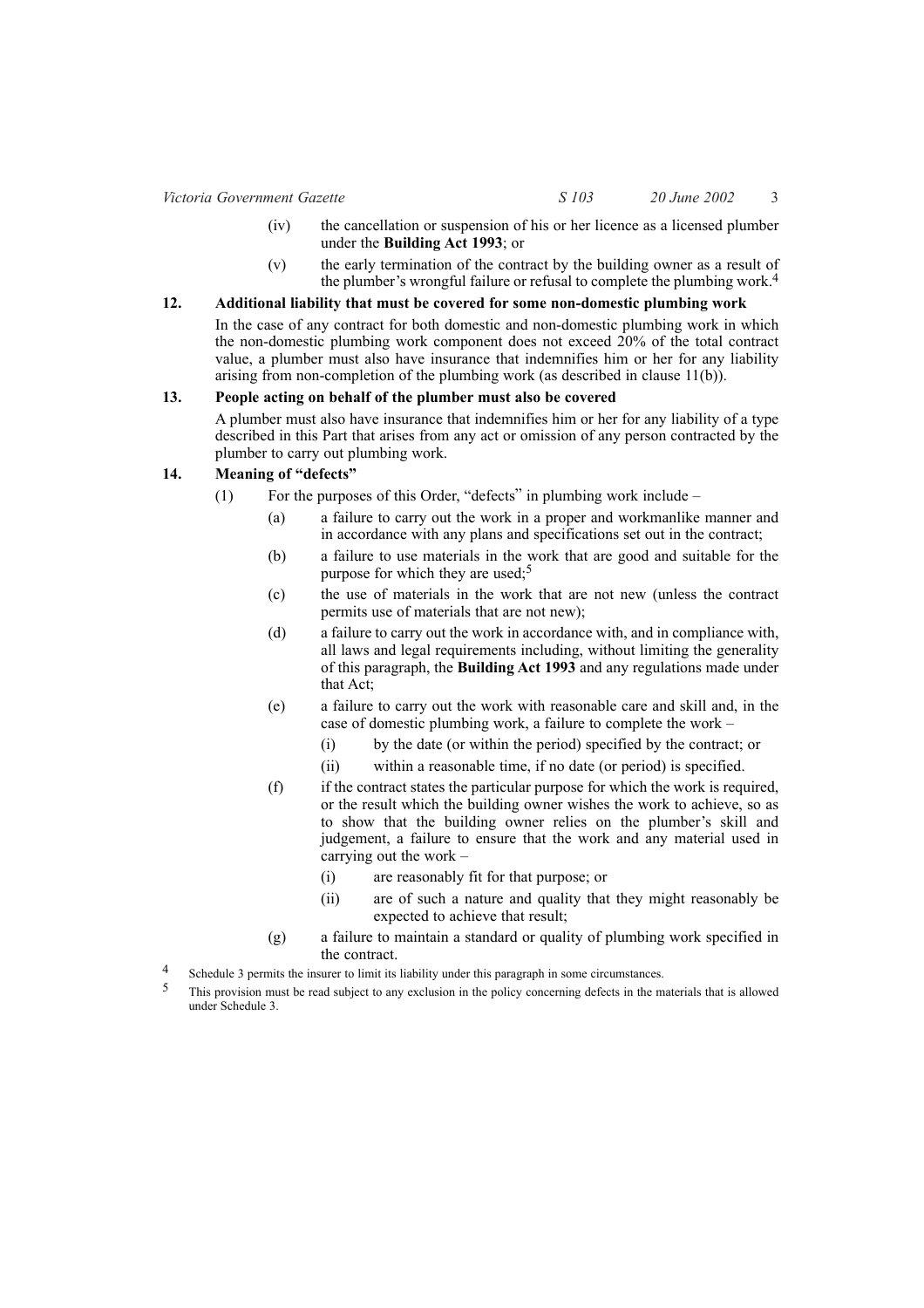(2) A reference to any material in sub-clause (1)(b) or (f) does not include any material that is supplied by the building owner (or the owner's agent).

#### **15. Meaning of "trade practices liability"**

For the purposes of this Order, trade practices liability is any liability that arises as a result of conduct by the plumber in connection with the plumbing work that contravenes section 52, 53, 55A or 74 of the **Trade Practices Act 1974** of the Commonwealth or section 9, 11 or 12 of the **Fair Trading Act 1999**6.

#### **16. Meaning of "public liability"**

For the purposes of this Order, public liability is any liability that arises as a result of any personal injury to a third party, or any loss or damage to the property of a third party (other than property that is part of the plumbing work itself), that arises out of the activities of the plumber in relation to plumbing work.

#### **17. Meaning of "completed work liability"**

For the purposes of this Order, completed work liability is any liability that arises as a result of any personal injury to a third party, or loss or damage to the property of a third party (other than property that is part of the plumbing work itself), directly or indirectly related to or arising from the plumbing work –

- (a) after the issue of the compliance certificate for the work; or
- (b) if no compliance certificate is issued for the work, after the plumber who carried out the work stopped carrying out the work.7

### **PART 3 – AMOUNT AND PERIOD OF REQUIRED INSURANCE**

#### **18. Amount of insurance required for domestic plumbing work**

A plumber must have insurance that indemnifies him or her in respect of domestic plumbing work –

- (a) for public liability and completed work liability for an amount of at least \$5,000,000 for any one occurrence; and
- (b) for all other liability under Part 2 for an amount of at least \$50,000 for any one claim or series of claims in relation to a compliance certificate (or if the compliance certificate relates to more than one home, at least \$50,000 for each home); and
- (c) for the reasonable legal costs and expenses associated with the successful enforcement of a claim against the plumber or the insurer.

#### **19. Amount of insurance required for non-domestic plumbing work**

A plumber must have insurance that indemnifies him or her in respect of non-domestic plumbing work –

- (a) for public liability and completed work liability for an amount of at least \$5,000,000 for any one occurrence; and
- (b) for all other liability under Part 2 for an amount of at least \$100,000 for any one claim or series of claims in relation to a compliance certificate; and
- (c) for the reasonable legal costs and expenses associated with the successful enforcement of a claim against the plumber or the insurer.<sup>8</sup>
- 6 Schedule 3 permits the insurer to limit its liability for trade practices liability.
- <sup>7</sup> Schedule 3 permits the insurer to limit its liability for completed work liability for things in the care, custody or control of the plumber.
- 8 Schedule 3 permits the insurer to cap the total amounts paid under a policy.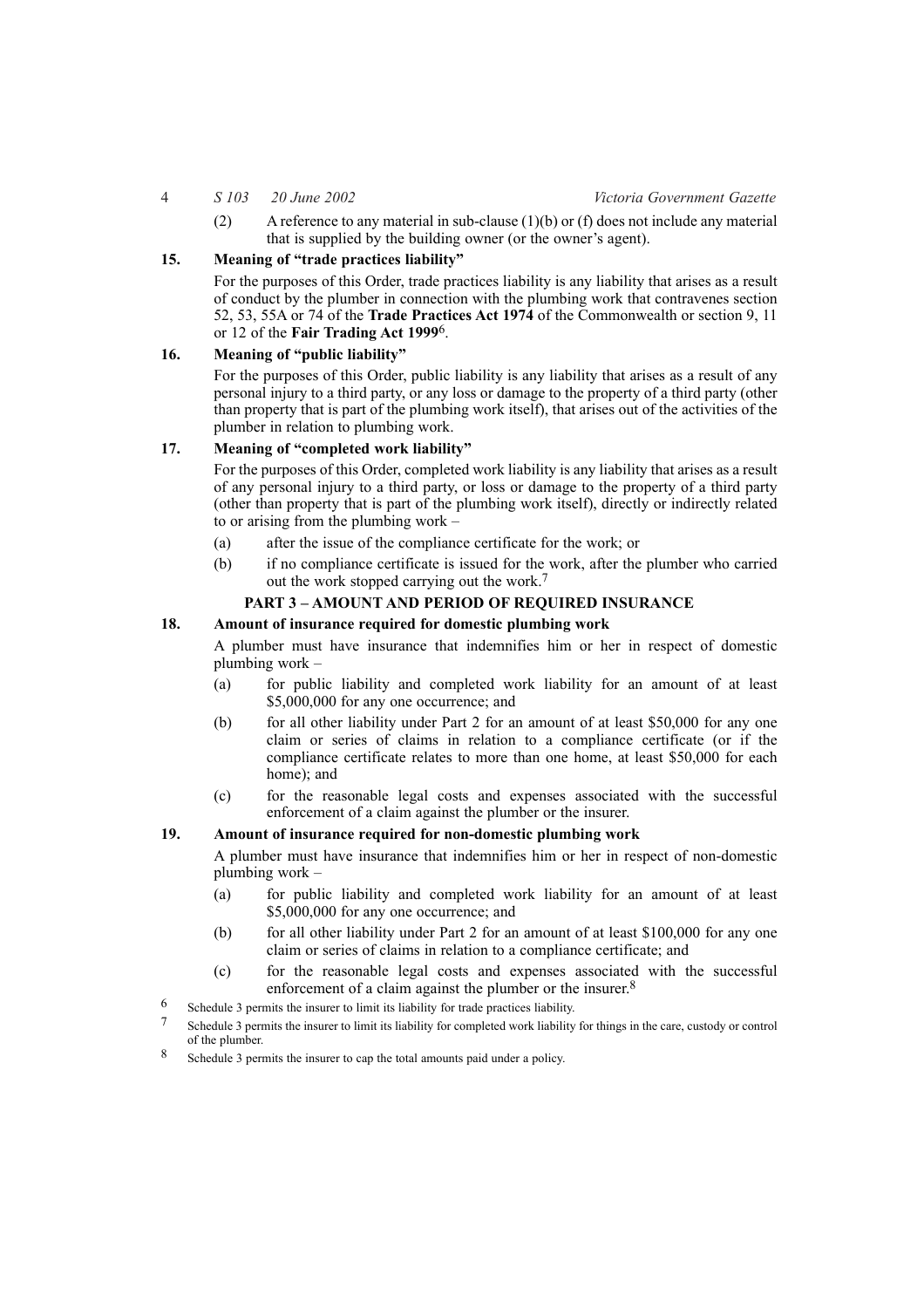#### **20. Period that insurance must cover**

- (1) A plumber must have insurance that indemnifies him or her in respect of plumbing work for which a compliance certificate is required –
	- (a) for the liabilities referred to in clauses  $10(a)(\text{defects})$ ,  $10(b)(\text{trade practices})$ liability) and 11 (consequential financial loss and non-completion) from the time he or she agrees to carry out that work until –
		- (i) 6 years after the plumber last issued a compliance certificate in relation to that work; or
		- (ii) if the plumber does not issue a compliance certificate in relation to the work, 6 years after the date the plumber stopped carrying out the work;
	- (b) for public liability and completed work liability that arises from personal injury to a third party or loss or damage to the property of a third party (other than damage to property that is part of the plumbing work itself) that occurs during the period of insurance caused by an occurrence that happens in connection with the carrying out of the work (regardless of when the work was carried out).
- (2) The indemnity provided by the insurance for the liabilities referred to in clauses 10(a) and 10(b) and 11 must continue to apply throughout the relevant period specified in sub-clause (1)(a), even if the plumber ceases to be a licensed or registered plumber before the end of that period and even if the plumber ceases to maintain the policy under which the insurance is provided.

#### **21. Transitional provision**

A plumber is not required to comply with this Order in respect of the issue of a policy relating to plumbing work if that plumbing work is covered by a policy that was issued before the commencement of this Order and that policy complies with the Revoked Order.

#### **PART 4 – PROHIBITED PROVISIONS**

#### **22. Prohibited provisions**

- (1) The policy must not have any provision that limits the indemnity provided under the policy with respect to any defect as a result of –
	- (a) any loss or damage to that part of the property on which the plumber is working and which arises out of that work;
	- (b) any error in design, specification, formula or pattern or the provision of advice that is incidental to any plumbing work undertaken by the plumber;
	- (c) the cost of inspecting, repairing or replacing component parts of plumbing work.
- (2) The policy must not have any provision that excludes the cover provided under the policy with respect to public or completed work liability as a result of any personal injury, loss or damage arising directly or indirectly out of, or in connection with or caused by, the erection, demolition, alteration of or addition to buildings by or on behalf of the plumber.

#### **PART 5 – OTHER MATTERS**

#### **23. Adoption by reference**

If the policy adopts by reference any of the provisions of Schedule 2 or 3, the policy must set out a copy of the provisions adopted (and any relevant definitions).

#### **24. Relationship between Schedule 3 and the rest of this Order**

If there is an inconsistency between a provision of Schedule 3 and any other provision of this Order –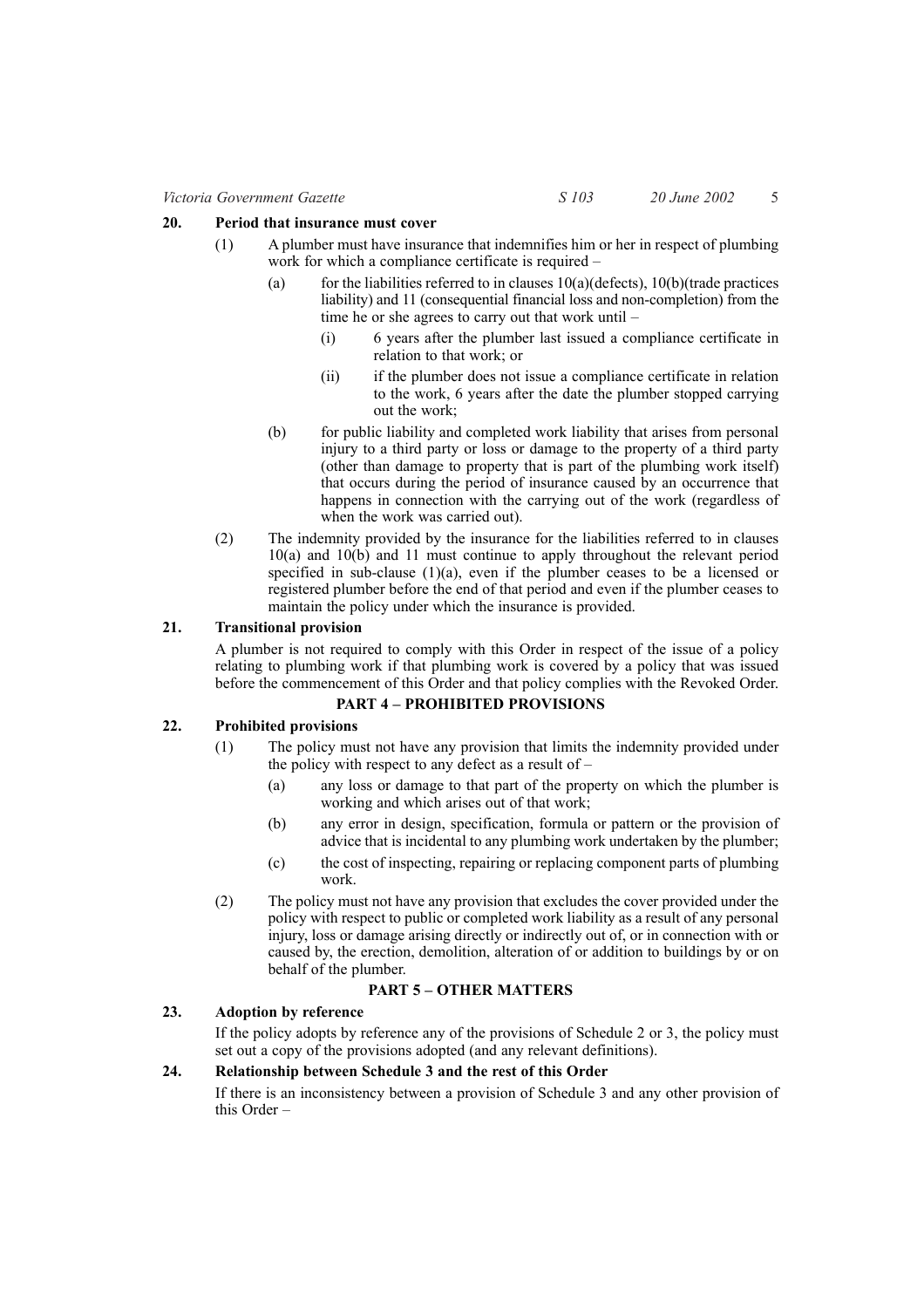- (a) the provision of Schedule 3 prevails over any provision to the contrary in Parts 2 and 3;
- (b) a provision of Part 4 or Schedule 2 prevails over any provision to the contrary in Schedule 3.

#### **25. Other exclusions or limitations**

The policy may include an exclusion or limitation that is not referred to in Schedule 3 if the exclusion or limitation –

- (a) is standard to the insurer's policy wording; and
- (b) is not otherwise inconsistent with, or contrary to, anything in this Order.

#### **26. Amounts in Schedule 3 may be varied**

For the purposes of this Order a provision has the same effect as a particular clause in Part 3 of Schedule 3 if it provides a greater insurance cover to the insured than that specified in that clause.

#### **SCHEDULE 1**

#### **DEFINITIONS APPLYING TO THIS ORDER**

#### In this Order –

**"building owner"** means the person for whom plumbing work has been, is being, or is about to be, carried out and includes –

- (a) any occupier of the land, building or home where the plumbing work is carried out; and
- (b) any person who is the owner for the time being of that land, building or home; and
- (c) if the plumbing work is carried out on land in a plan of subdivision containing common property, the body corporate for that land or a building on that land; and
- (d) any assignee of the building owner's rights under a contract; and
- (e) any person who has contracted with another person to provide that plumbing work;

**"completed work liability"** has the meaning set out in clause 17;

- **"compliance certificate"** means a certificate referred to in section 221ZH of the **Building Act 1993**;
- **"contract"** means a contract to carry out plumbing work and includes a domestic building contract or other building contract that includes plumbing work;
- **"defects"** in relation to plumbing work includes the matters listed in clause 14;
- **"disappearance"** means cannot be found after due search and inquiry;
- **"domestic plumbing work"** means plumbing work performed or intended to be performed on or in relation to -
	- (a) a home; or
	- (b) any building or structure on land on which a home is or is intended to be situated;
- **"home"** means any residential premises and includes any part of a commercial or industrial premises that is used as a residential premises and also includes any house boat that is less than 8 metres in length, but does not include –
	- (a) any residence that is not intended for permanent habitation; or
	- (b) a rooming house within the meaning of the **Residential Tenancies Act 1997**; or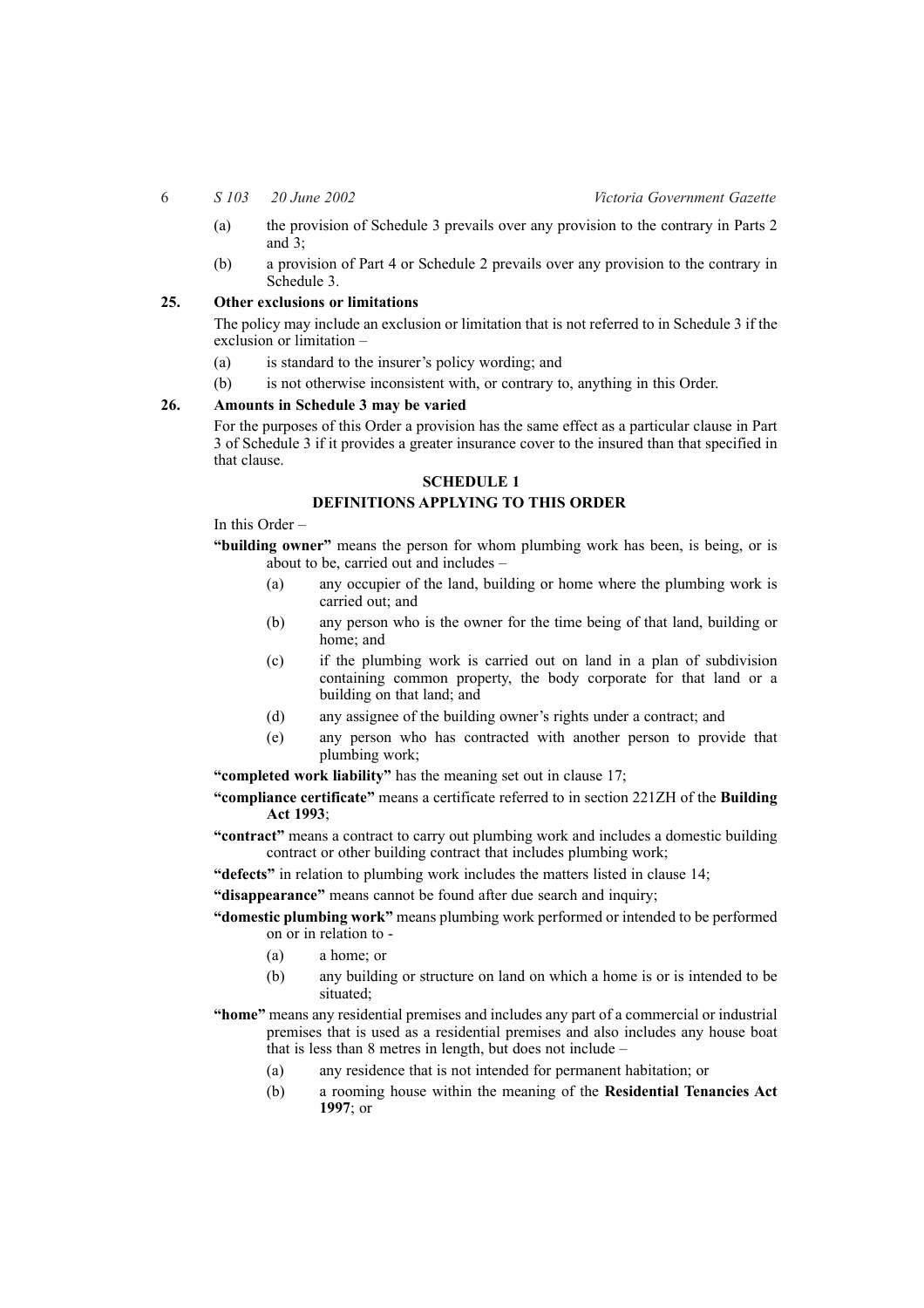- (c) a motel, a residential club, a residential hotel or a residential part of licensed premises under the **Liquor Control Reform Act 1998**; or
- (d) a nursing home, a hospital or accommodation associated with a hospital; or
- (e) any residence that the regulations made under the **Domestic Building Contracts Act 1995** state is not a home for the purposes of the definition of "home" in that Act;
- **"non-domestic plumbing work"** means plumbing work that is not domestic plumbing work;

**"plumber"** has the same meaning as in Part 12A of the **Building Act 1993**;

**"plumbing work"** has the same meaning as in section 221C of the **Building Act 1993**;

**"policy"** means contract of insurance;

**"public liability"** has the meaning set out in clause 16;

**"Revoked Order"** means the Ministerial Order for Required Insurance for Licensed Plumbers made on 5 May 1997 and published in the Government Gazette on 6 May 1997;

**"trade practices liability"** has the meaning set out in clause 15.

#### **SCHEDULE 2 – MANDATORY PROVISIONS.**

#### **11. Purpose of this Schedule**

This Schedule sets out the provisions that the policy under which the insurance is provided must contain.

#### **12. Definitions**

In this Schedule –

#### **"the Ministerial Order"** is the Licensed Plumbers General Insurance Order 2002 made under the **Building Act 1993**;

**"this policy"** is the policy under which we provide insurance to you;

**"we" "us"** and **"our"** means the insurer;

**"you"** means the plumber.

#### **13. Insurer to comply with court orders etc.**

We agree to comply with any order made against you by a court, the Victorian Civil and Administrative Appeals Tribunal or any other competent judicial body, in respect of any liability for which you are indemnified under this policy (including any excess that you may be obliged to pay to us).

#### **14. Deemed acceptance of claims**

- (1) This clause only applies to domestic plumbing work.
- (2) This clause does not apply in relation to public liability and completed work liability.
- (3) We agree to accept liability for a claim if we do not notify the person making the claim within 90 days from when we receive the claim in writing that we accept or dispute the claim, unless we obtain an extension of time from the person in writing or from the Victorian Civil and Administrative Appeals Tribunal.

#### **15. This Order to prevail in the case of conflict with policy.**

We agree that if any term of this policy conflicts, or is inconsistent, with the Ministerial Order, then this policy is to be read and to be enforceable as if it complied with that Order.

#### **16. Claims not to be refused on the grounds that the policy obtained by fraud etc.**

(1) This clause only applies in relation to domestic building work.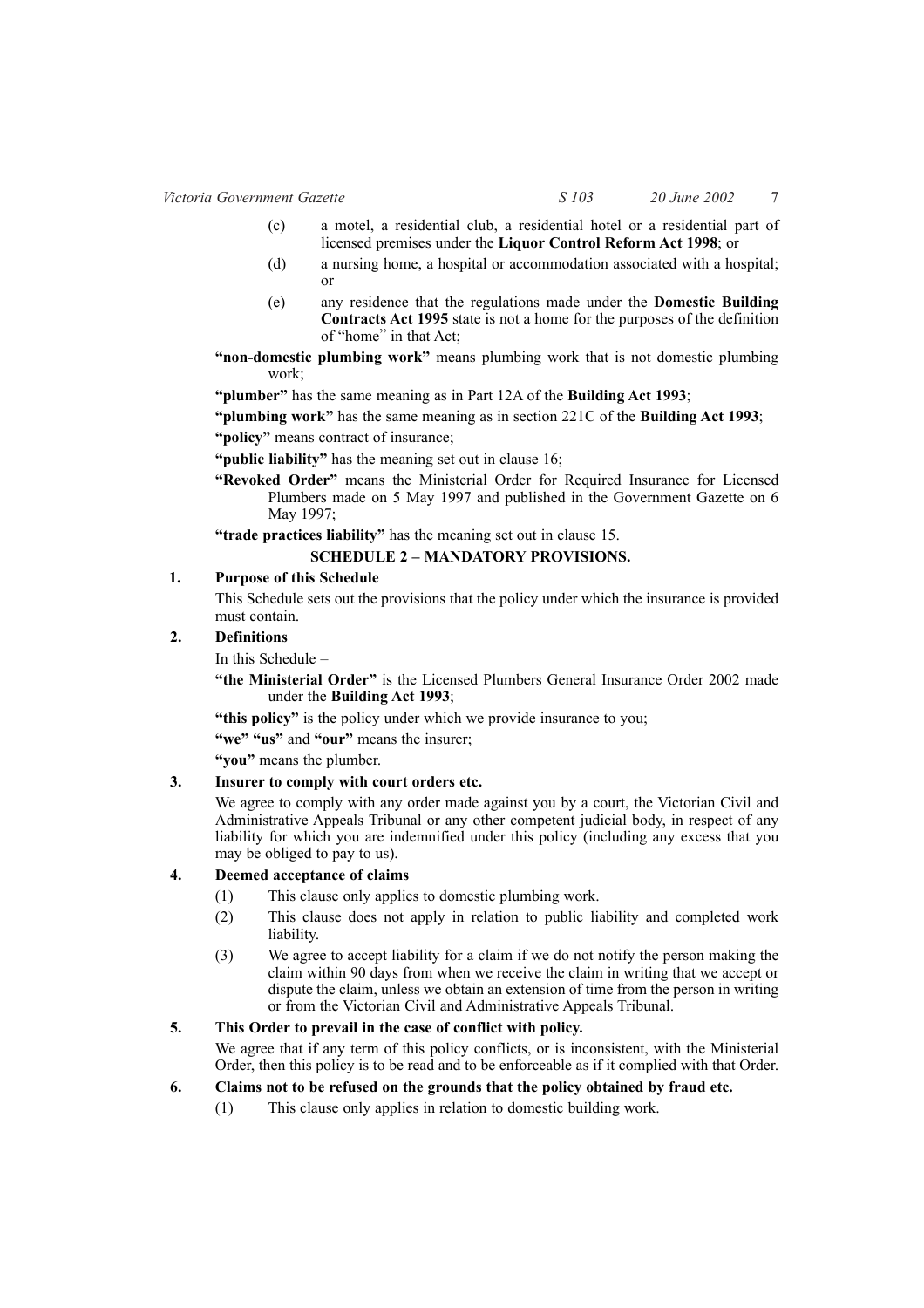- (2) We agree that we will not refuse to pay a claim (other than a claim in respect of public or completed work liability) under this policy on the ground that this policy was obtained by misrepresentation, fraud or non-disclosure by you or anyone acting on your behalf.
- (3) You agree that if we make a payment under this policy to, or for the benefit of, a building owner under the circumstances contemplated by this clause, by doing so we are not restricting our right to recover that payment from you.

#### **17. Insurer must give effect to certificates**

- (1) This clause only applies in relation to domestic building work.
- (2) If we give you a certificate stating that you are covered by insurance, we agree that we will not refuse to pay a claim on that insurance (other than a claim in respect of public or completed work liability) under this policy on the ground that you have not paid the premium for the insurance.
- (3) You agree that if we make a payment under this policy to, or for the benefit of, a building owner under the circumstances contemplated by this clause, by doing so we are not restricting our right to recover that payment from you.

#### **18. Deemed notice of defects**

We agree that if a person gives notice of a defect in writing to you or us, that person is to be taken for the purposes of this policy to have given notice of every defect of which the defect notified is directly or indirectly related, whether or not the claim in respect of the defect that was actually notified has been settled.

#### **19. Claimant may enforce policy direction in certain cases**

We and you both agree –

- (a) that a person who is entitled to claim against you in respect of any liability for which you are indemnified under this policy may enforce this policy directly against us for the person's own benefit if –
	- (i) any event under clause 11 of the Ministerial Order occurs; or
	- (ii) you refuse to make a claim against us; or
	- (iii) there is an irretrievable breakdown of communication between you and us; and
- (b) that for the purpose of that enforcement the person has the same rights and entitlements as you would have had under any legislation applicable to you; and
- (c) that we will pay to the person the full amount of any liability for which you are indemnified under this policy despite any failure by you to pay any excess that you are required to pay.

#### **10. Section 54 of the Insurance Contracts Act 1984 to apply**

- (1) We acknowledge that section 54 of the **Insurance Contracts Act 1984** of the Commonwealth applies to this policy.
- (2) Despite sub-clause (1), we agree that we will not rely on section 54 to reduce our liability under this policy or to reduce any amount that is otherwise payable in respect of a claim by reason only of a delay in a claim being notified to us if –
	- (a) the person who makes the claim notifies you either orally, or in writing; or
	- (b) that person or you notifies us in writing –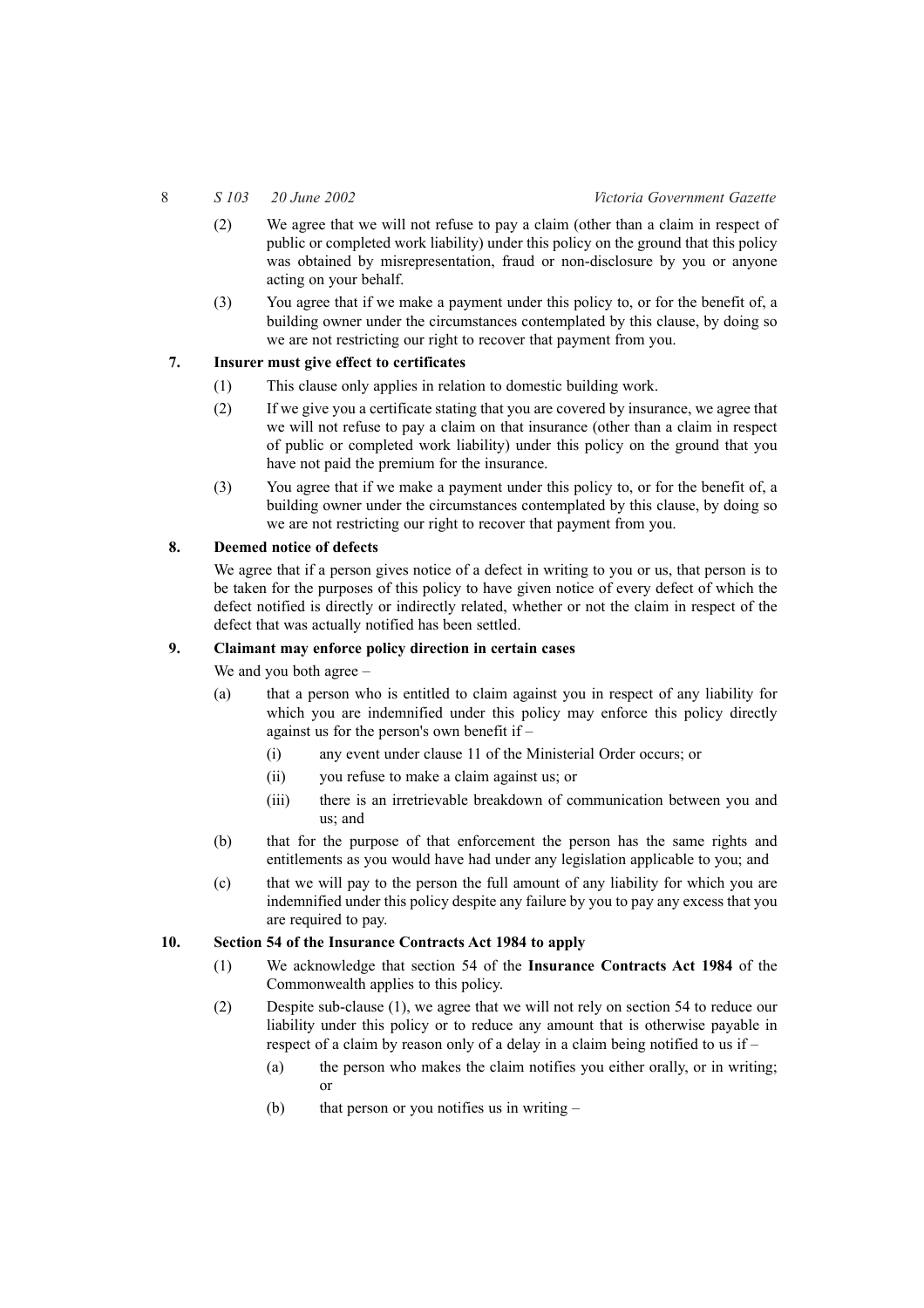within 180 days of the date when the person first became aware, or might reasonably be expected to have become aware, of some fact or circumstance that might give rise to the claim.<sup>9</sup>

#### **11. Provision concerning cancellation**

We agree that the cancellation of this policy –

- (a) will only take effect 30 days after we give both the Plumbing Industry Commission and you notice in writing of the cancellation; and
- (b) has no effect on any of our obligations under the policy with respect to the liabilities referred to in clauses 10(a)(defects), 10(b)(trade practices liability) and 11 (consequential financial loss and non-completion) of the Ministerial Order in relation to plumbing work that was carried out while the policy was in force; and
- (c) has no effect on any of our obligations under the policy with respect to the liabilities referred to in clauses  $10(c)$  (public liability) and  $10(d)$  (completed work liability) of the Ministerial Order in relation to any personal injury to a third party or loss or damage to the property of a third party (other than property that is part of the plumbing work itself) that occurred while the policy was in force.

#### **12. Notification concerning claims settled**

We and you both agree that we will notify the Plumbing Industry Commission in writing in the manner required by the Minister of the settling or payment of any claim under the policy.

(3) Sub-clause (2) is subject to any thing to the contrary in any provision made under clause 12 of Schedule 3.

#### 9 Section 54 of the **Insurance Contracts Act 1984** states –

Section 54 Insurer may not refuse to pay claims in certain circumstances

- (1) Subject to this section, where the effect of a contract of insurance would, but for this section, be that the insurer may refuse to pay a claim, either in whole or in part, by reason of some act of the insured or of some other person, being an act that occurred after the contract was entered into but not being an act in respect of which subsection (2) applies, the insurer may not refuse to pay the claim by reason only of the act but his liability in respect of the claim is reduced by the amount that fairly represents the extent to which the insurer's interests were prejudiced as a result of that act.
- (2) Subject to the succeeding provisions of this section, where the act could reasonably be regarded as being capable of causing or contributing to a loss in respect of which cover is provided by the contract, the insurer may refuse the claim.
- (3) Where the insured proves that no part of the loss that gave rise to the claim was caused by the act, the insurer may not refuse to pay the claim by reason only of the act.
- (4) Where the insured proves that some part of the loss that gave rise to the claim was not caused by the act, the insurer may not refuse to pay the claim, so far as it concerns that part of the loss, by reason only the act.
- (5) Where:
	- (a) the act was necessary to protect the safety of a person or to preserve property; or
	- (b) it was not reasonably possible for the insured or other person not to do the act; the insurer may not refuse to pay the claim by reason only of the act.
- (6) A reference in this section to an act includes a reference to:
	- (a) an omission; and
	- (b) an act or omission that has the effect of altering the state or condition of the subject matter of the contract or of allowing the state or condition of that subject matter to alter.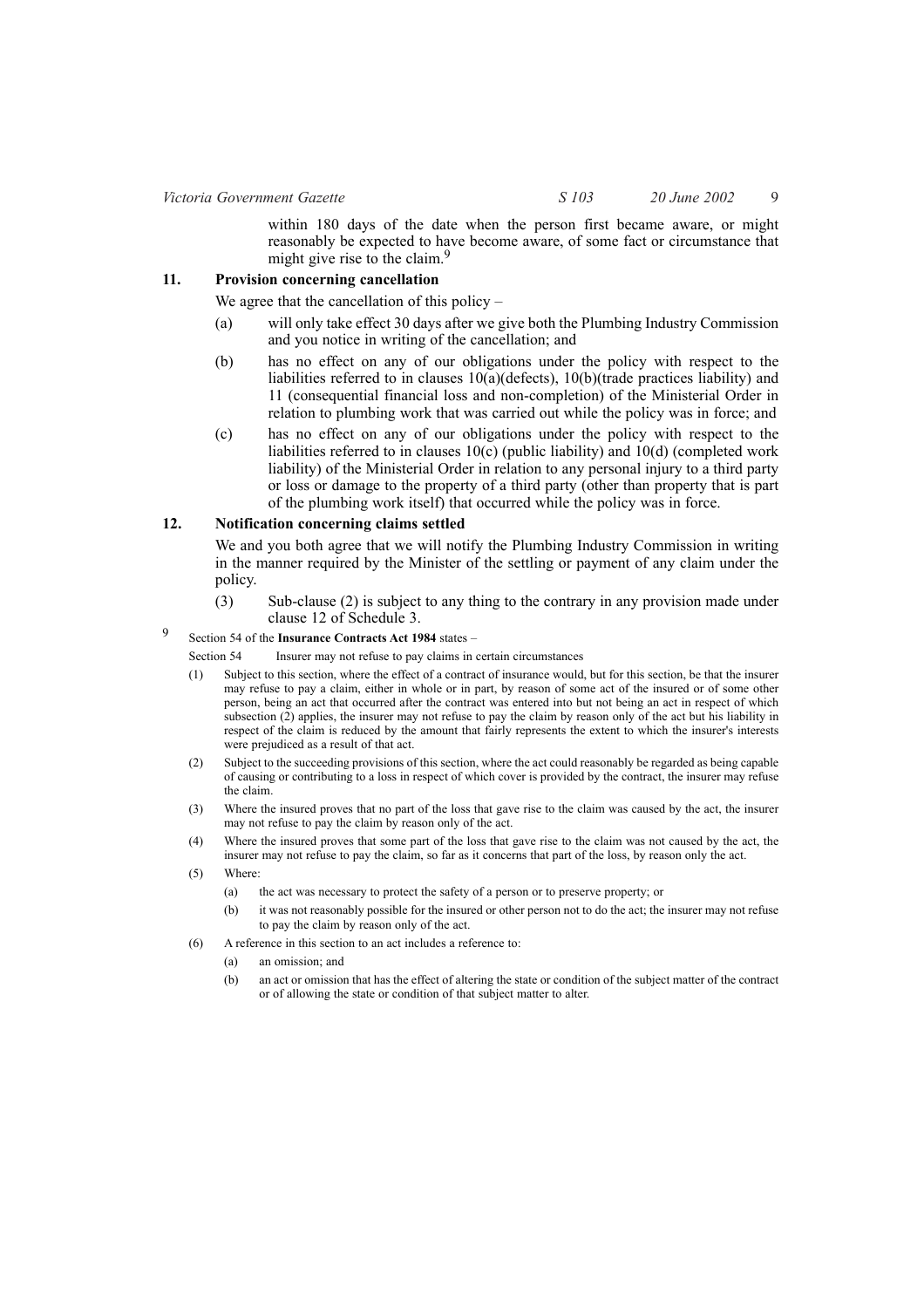#### **SCHEDULE 3 – ALLOWABLE EXCLUSIONS ETC. Part 1 – Purpose**

### **11. Purpose of this Schedule**

This Schedule sets out the provisions that the policy under which the insurance is provided may contain.

#### **12. Definitions**

In this Schedule –

**"the Ministerial Order"** is the Licensed Plumbers General Insurance Order 2002 made under the **Building Act 1993**;

**"this policy"** is the policy under which we provide insurance to you;

**"we" "us"** and **"our"** means the insurer;

**"you"** means the plumber.

#### **Part 2 – Allowable Exclusions**

#### **13. Exclusion concerning product liability**

- (1) In this clause **"product defect"** means a defect in any appliance, material, substance or other thing that was supplied or used by you in connection with plumbing work.
- (2) This policy does not cover you for any loss or damage giving rise to a claim under clause 10(a) of the Ministerial Order resulting from a product defect.
- (3) However, we agree that if we intend to rely on the fact this policy does not cover you for product defects in relation to any claim (or part of a claim), we bear the onus of establishing that the claim (or part of the claim) is based on a product defect.
- (4) We agree that nothing in this clause removes the cover given to you by this policy in relation to you supplying or using any appliance, material, substance or other thing that you were aware was defective, or that you should reasonably have been aware was defective.

### **14. Exclusion concerning wear and tear**

This policy does not cover you for any injury, loss or damage resulting from –

- (a) fair wear, tear or depreciation of plumbing work; or
- (b) a failure by the building owner to reasonably maintain plumbing work.

#### **15. Exclusion of consequential loss for non-domestic plumbing work**

In relation to non-domestic plumbing work, this policy does not cover you for consequential financial loss.

#### **16. Exclusion concerning exposure to asbestos**

This policy does not cover you for any injury, loss or damage directly or indirectly caused by, contributed to or arising from, exposure to asbestos.

#### **17. Exclusion concerning legal costs**

This policy does not cover you in respect of the legal costs of any person making a claim against you that are not directly or indirectly related –

- (a) to the enforcement of the policy; or
- (b) to a liability in respect of which you are covered under this policy.

#### **18. Exclusion concerning liquidated damages for delay**

(1) This policy does not cover you for claims for liquidated damages for delay, or damages for delay, that may arise under a contract.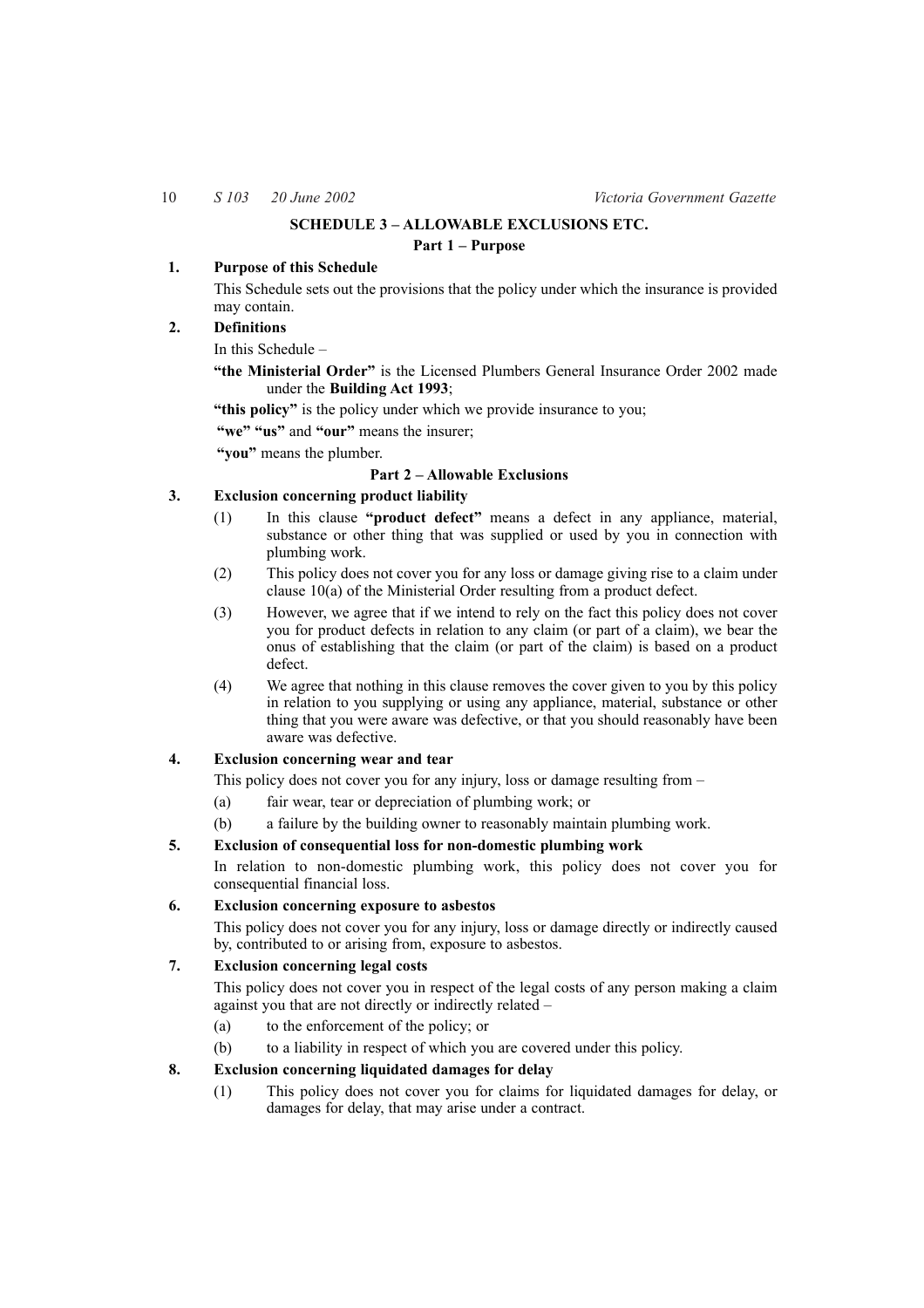- - (2) However, we agree that nothing in this clause removes the cover given to you by this policy in relation to any increase in rectification costs caused by a delay.

### **Part 3 – Allowable Limitations**

### **19. Policy may impose limitation on total amount payable**

The maximum total amount that we will pay out under this policy is –

- (a) \$5,000,000 for public and completed work liability for any one occurrence; and
- (b) \$5,000,000 for all claims for all other liability under Part 2 of the Ministerial Order; and
- (c) \$5,000,000 for all claims for completed work liability.

#### **10. Policy may impose limitation concerning trade practices liability.**

The maximum total amount that we will pay out under this policy for trade practices liability is the cost of rectifying the relevant plumbing work.

#### **11. Policy may impose limitation concerning property damage**

The maximum total amount that we will pay out under this policy for any loss or damage caused by you directly or indirectly to any thing in your care, custody or control is \$20,000.

#### **12. Policy may impose 6 year limitation on claims**

We will not accept any claims including claims for plumbing work first notified to us after the expiration of 6 years from –

- (a) the date of a compliance certificate; or
- (b) if you did not issue a compliance certificate in relation to the work that is insured, 6 years after you stopped carrying out that work.

#### **13. Limitation for common property**

- (1) This clause applies if
	- (a) plumbing work is carried out on land in a plan of subdivision containing common property; and
	- (b) a claim is paid by us in relation to the common property.
- (2) We will reduce the amount we will pay under this policy in respect of any one home on land in the plan of subdivision by an amount calculated by dividing the amount of the claim paid by us in relation to the common property by the number of homes on land in the plan of subdivision.

### **14. Limitation concerning non-completion of work**

If you fail to complete plumbing work for any reason listed in clause 11 of the Ministerial Order, then this policy does not cover you for claims for the whole or a specified part of any payment made under a contract that exceeds the value of the work completed at the time of payment.

#### **Part 4 – Excess**

#### **15. Excess**

You agree to pay to us for each claim settled by us under this policy the amount of excess agreed by us in this policy.

#### **16. Qualification concerning excess permitted**

Despite clause 15, you are not liable for any excess-

- (a) in respect of any claim made against you for personal injury; or
- (b) in respect of any claim for non-completion under clause 11 of the Ministerial Order.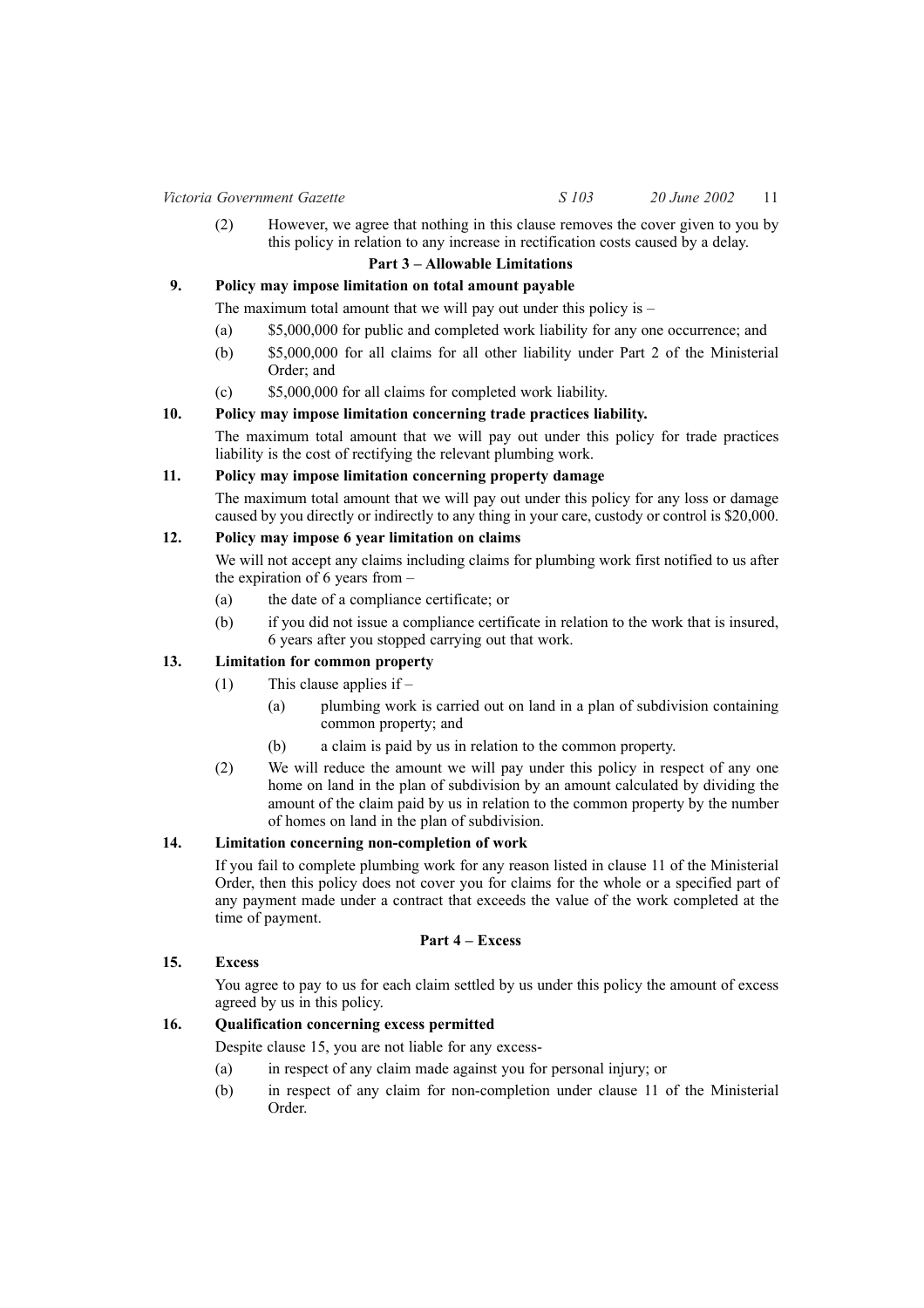#### **17. Further qualification concerning excess permitted**

Despite clause 15, you are not liable to pay an excess more than once in relation to any claim comprising more than one defect or 2 or more claims that relate to the same defect.

#### **18. Recovery of excess**

You agree that once a claim is settled in favour of a person making a claim and the person is paid the amount required by the settlement, then we are entitled to recover from you any excess specified in this policy.

#### **Part 5 – Miscellaneous**

### **19. You must co-operate with us**

- (1) You agree, in relation to a claim or prospective claim
	- (a) to make reasonable efforts to assist and inform us or our agent; and
	- (b) to attend the relevant building site for the purpose of inspecting, rectifying or completing plumbing work (unless the building owner refuses you access to the site).
- (2) We may reduce the amount of a claim by a building owner by an amount that reasonably represents the cost resulting from an unreasonable refusal by the owner to give you access to a building site if we have asked you to attend the site under sub-clause  $(1)(b)$ .

Dated 19 June 2002

MARY DELAHUNTY Minister for Planning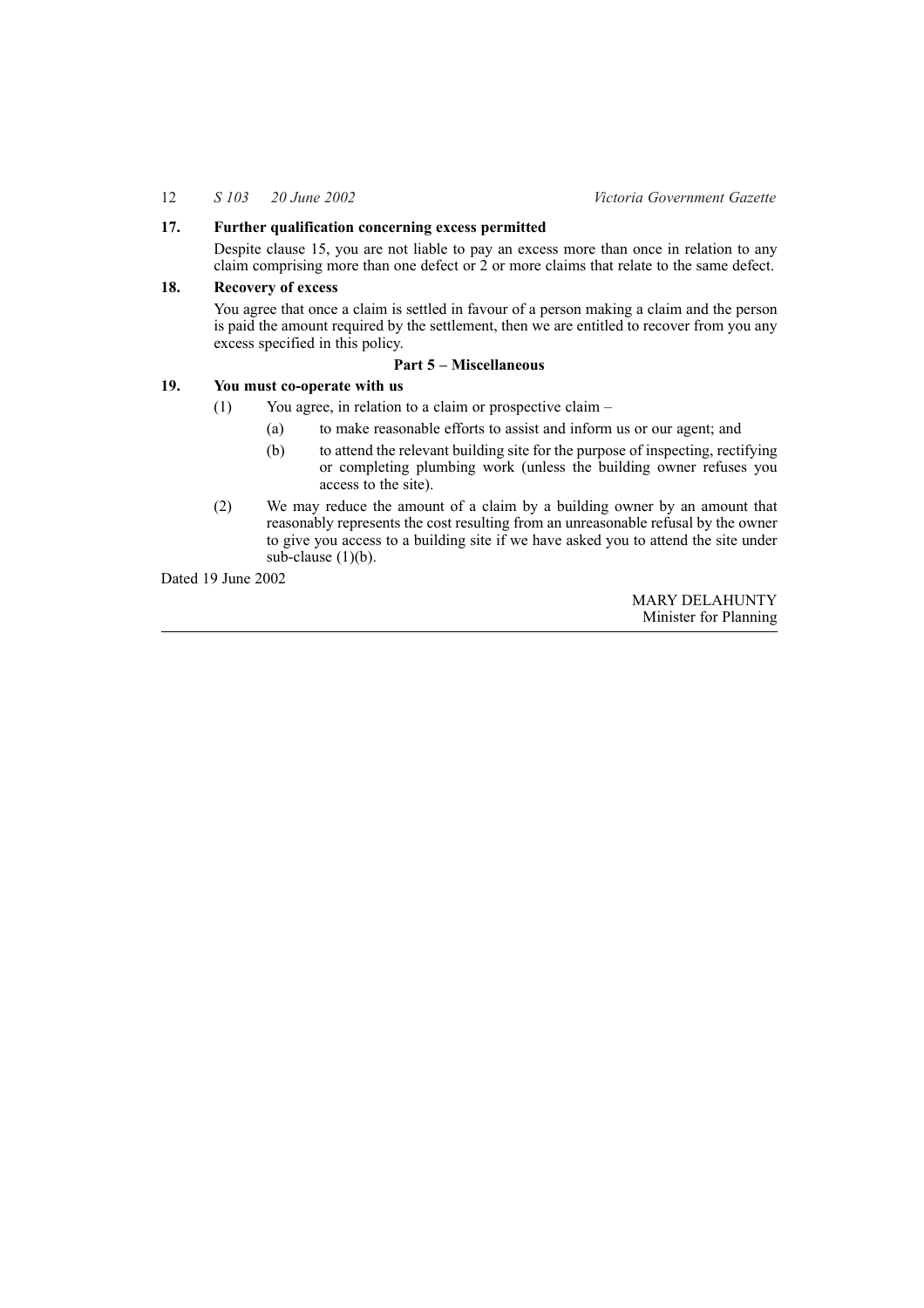#### **Building Act 1993**

#### MINISTERIAL ORDER

Licensed Plumbers (Private Plumbing Work) Insurance Order 2002

I, Mary Delahunty, Minister for Planning, make the following Order:

#### **PART 1 – PRELIMINARY**

#### **11. Title of this Order**

This Order may be cited as the Licensed Plumbers (Private Plumbing Work) Insurance Order 2002.

#### **12. Purpose of this Order**

This Order specifies the insurance by which a plumber<sup>1</sup> is required to be covered in order to be eligible to be licensed under Part 12A of the **Building Act 1993** to carry out private plumbing work only.

#### **13. Authorising provision**

This Order is made under section 221ZQ and 221ZT of the **Building Act 1993**.

#### **14. Commencement**

This Order takes effect on 15 July 2002.

#### **15. Revocation**

The Ministerial Order for Required Insurance for Licensed Plumbers (Private Plumbing Work) made under the **Building Act 1993** on 19 July 2001 and published in the Government Gazette on 19 July 2001 is revoked.

#### **16. Definitions**

Schedule 1 defines terms for the purposes of this Order.

#### **17 Overview of the required insurance**

- (1) To be eligible to hold a private plumbing work licence or to carry out private plumbing work under a private plumbing work licence, a plumber –
	- (a) must be covered by insurance that indemnifies him or her for any liability in respect of that work that he or she is required to be indemnified for by Part 2; and
	- (b) must be indemnified by that insurance for the amount and periods required by Part 3.
- (2) The insurance must be provided under a policy that
	- (a) contains the provisions set out in Schedule 2 (or provisions that have the same effect); and
	- (b) does not contain any of the provisions prohibited by Part 4; and
	- (c) may contain some or all of the provisions set out in Schedule 3 (or provisions that have the same effect).

#### **18. Insurance may be provided by multiple policies or insurers**

- (1) For the purposes of complying with this Order it is not necessary that the insurance be provided by one policy only, or that the insurance be provided by one insurer only.
- (2) If the insurance is provided under more than one policy, clause 7(2) applies to each of those policies (unless a contrary intention appears in this Order).
- 1 Under Part 12A of the **Building Act 1993**, the term "plumber" includes gasfitters and drainers.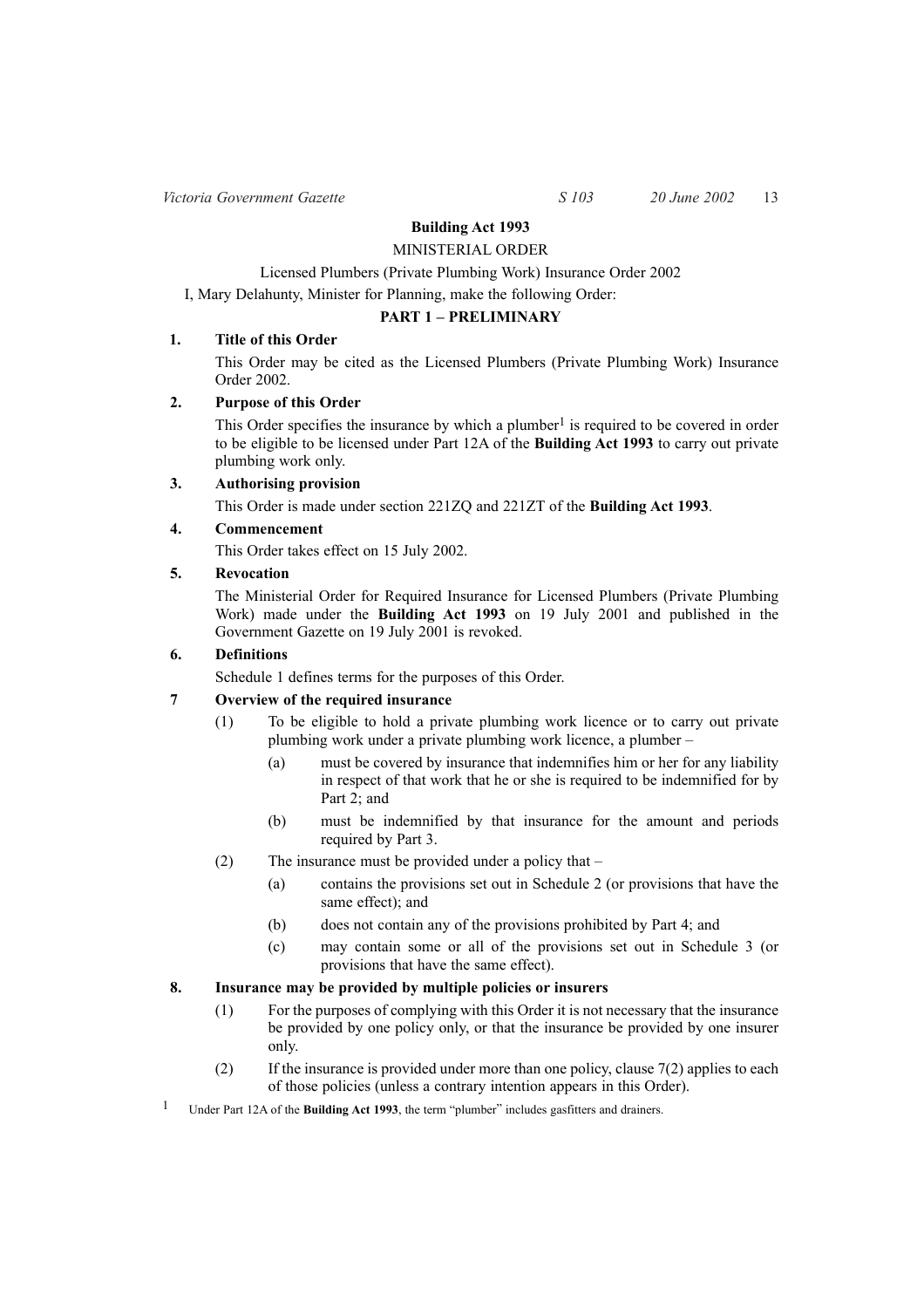#### **PART 2 – LIABILITY TO BE COVERED**

#### **19. Liability that must be covered in all cases**

A plumber must have insurance that indemnifies him or her for –

- (a) any liability to pay for the cost of rectifying any private plumbing work required because of defects in the private plumbing work2;
- (b) any trade practices liability (as defined in clause 12);
- (c) any public liability (as defined in clause 13);
- (d) any completed work liability (as defined in clause 14);
- (e) any liability arising from any consequential financial loss reasonably incurred by the property owner as a result of any defects or non completion of the private plumbing work, including but not limited to the cost of alternative accommodation, removal and storage costs that are reasonably and necessarily incurred;
- (f) any liability arising from non-completion of the private plumbing work due to
	- (i) his or her death or legal incapacity;
	- (ii) his or her disappearance; or
	- (iii) the cancellation or suspension of his or her private plumbing work licence.

#### **10. People acting on behalf of the plumber must also be covered**

A plumber must also have insurance that indemnifies him or her for any liability of a type described in this Part that arises from any act or omission of any person assisting the plumber to carry out private plumbing work.

#### **11. Meaning of "defects"**

- (1) For the purposes of this Order, **"defects"** in private plumbing work include
	- (a) a failure to carry out the work in a proper and workmanlike manner and in accordance with any plans and specifications;
	- (b) a failure to use materials in the work that are good and suitable for the purpose for which they are used: $3$
	- (c) the use of materials in the work that are not new (unless the use of materials that are not new is agreed by the property owner);
	- (d) a failure to carry out the work in accordance with, and in compliance with, all laws and legal requirements including, without limiting the generality of this paragraph, the **Building Act 1993** and any regulations made under that Act;
	- (e) a failure to carry out the work with reasonable care and skill;
	- (f) if the plumber is made aware of the particular purpose for which the work is required, or the result which the property owner wishes the work to achieve, so as to show that the property owner relies on the plumber's skill and judgement, a failure to ensure that the work and any material used in carrying out the work –
		- (i) are reasonably fit for that purpose; or
		- (ii) are of such a nature and quality that they might reasonably be expected to achieve that result.
- (2) A reference to any material in sub-clause (1)(b) or (f) does not include any material that is supplied by the property owner (or the owner's agent) in relation to plumbing work that is not performed on the plumber's own home.
- 2 Clause 11 gives examples of what defects in plumbing work are.
- 3 This provision must be read subject to any exclusion in the policy concerning defects in the materials that is allowed under Schedule 3.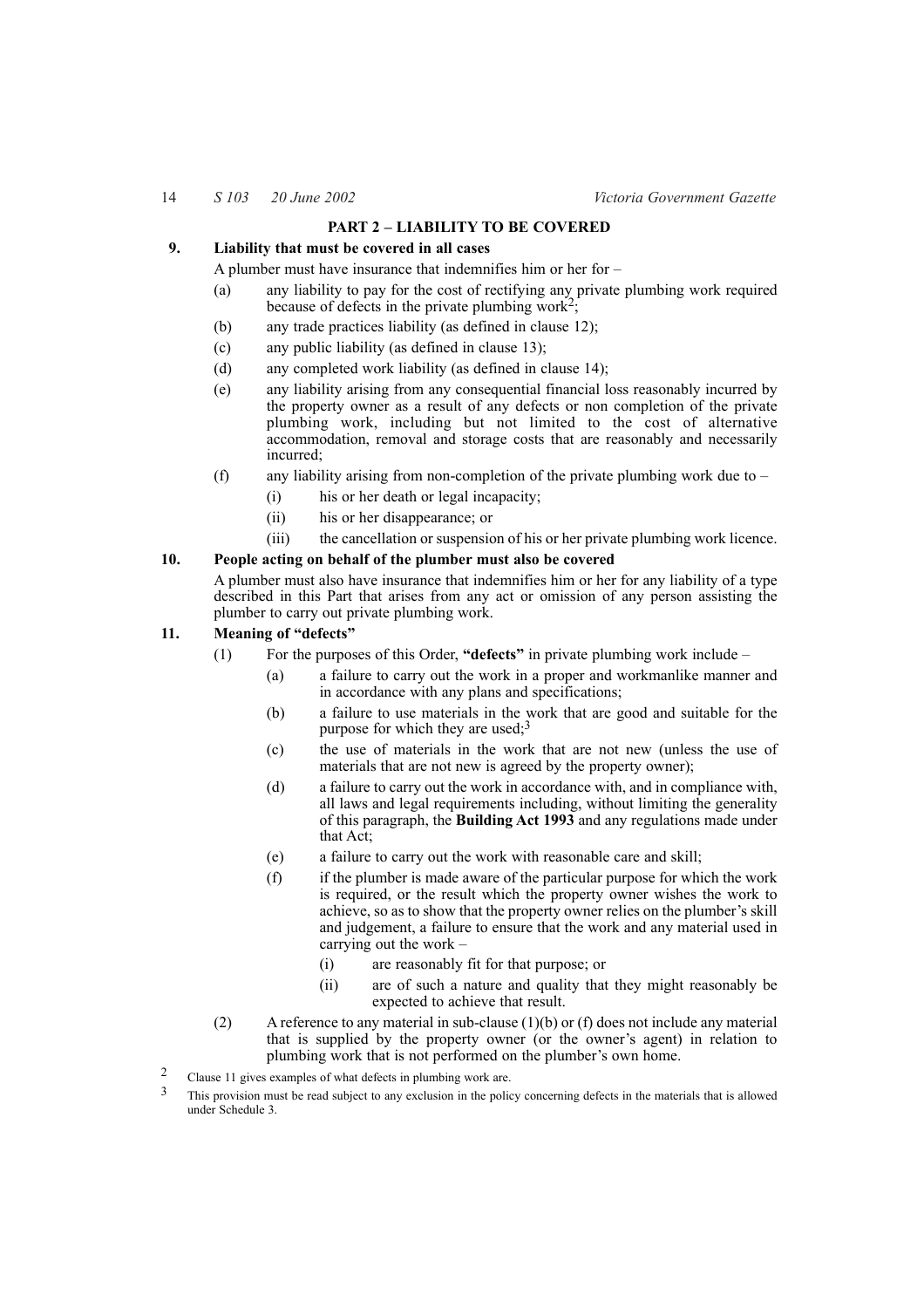#### **12. Meaning of "trade practices liability"**

For the purposes of this Order, trade practices liability is any liability that arises as a result of conduct by the plumber in connection with the private plumbing work that contravenes section 52, 53, 55A or 74 of the **Trade Practices Act 1974** of the Commonwealth or section 9, 11 or 12 of the **Fair Trading Act 1999** 4.

#### **13. Meaning of "public liability"**

For the purposes of this Order, public liability is any liability that arises as a result of any personal injury to a third party, or any loss or damage to the property of a third party (other than property that is part of the private plumbing work itself), that arises out of the activities of the plumber in relation to private plumbing work.

#### **14. Meaning of "completed work liability"**

For the purposes of this Order, completed work liability is any liability that arises as a result of any personal injury to a third party, or loss or damage to the property of a third party (other than property that is part of the private plumbing work itself), directly or indirectly related to or arising from the private plumbing work –

- (a) after the issue of the compliance certificate for the work; or
- (b) if no compliance certificate is issued for the work, after the plumber who carried out the work stopped carrying out the work.5

#### **PART 3 – AMOUNT AND PERIOD OF REQUIRED INSURANCE**

#### **15. Amount of insurance required**

A plumber must have insurance that indemnifies him or her in respect of private plumbing work –

- (a) for public liability and completed work liability for an amount of at least \$5,000,000 for any one occurrence; and
- (b) for all other liability under Part 2 for an amount of at least \$50,000 for any one claim or series of claims in relation to a compliance certificate; and
- (c) for the reasonable legal costs and expenses associated with the successful enforcement of a claim against the plumber or the insurer.

#### **16. Period that insurance must cover**

- (1) A plumber must have insurance that indemnifies him or her in respect of private plumbing work for which a compliance certificate is required –
	- (a) for the liabilities referred to in clauses  $9(a)(\text{defects})$ ,  $9(b)(\text{trade practices})$ liability), 9(e) (consequential financial loss) and 9(f) (non-completion) for–
		- (i) 6 years after the plumber issued a compliance certificate in relation to that work; or
		- (ii) if the plumber does not issue a compliance certificate in relation to the work, 6 years after the date the plumber stopped carrying out the work;
	- (b) for public liability and completed work liability that arises from personal injury to a third party or loss or damage to the property of a third party (other than damage to property that is part of the private plumbing work itself) that occurs during the period of insurance caused by an occurrence that happens in connection with the carrying out of the work (regardless of when the work was carried out).
- 4 Schedule 3 permits the insurer to limit its liability for trade practices liability.
- 5 Schedule 3 permits the insurer to limit its liability for completed work liability for things in the care, custody or control of the plumber.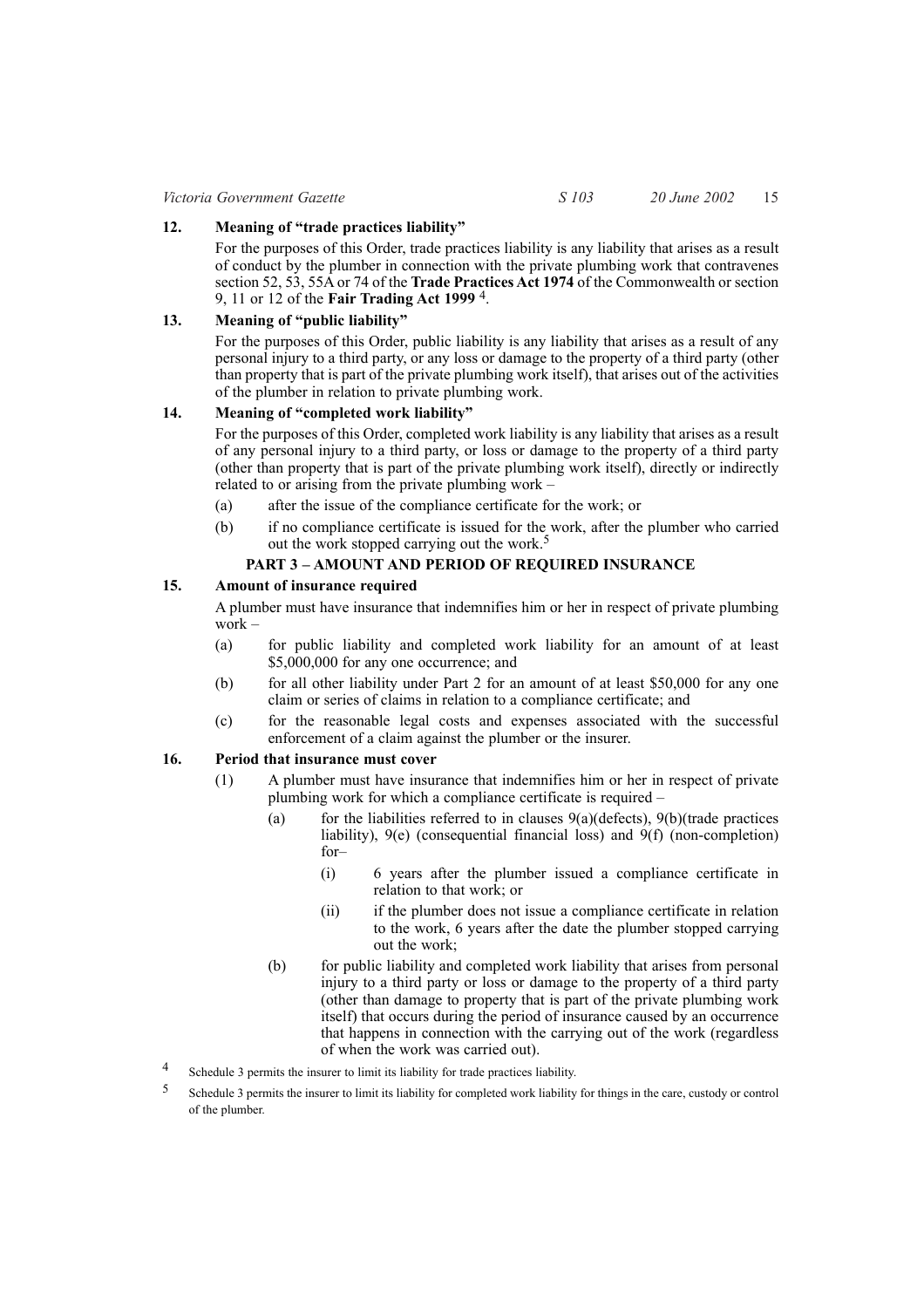(2) The indemnity provided by the insurance for the liabilities referred to in clauses 9(a) and 9(b) must continue to apply throughout the relevant period specified in sub-clause  $(1)(a)$ , even if the plumber ceases to be a licensed or registered plumber before the end of that period and even if the plumber ceases to maintain the policy under which the insurance is provided.

#### **17. Transitional provision**

A plumber is not required to comply with this Order in respect of the issue of a policy relating to private plumbing work if that private plumbing work is covered by a policy that was issued before the commencement of this Order and that policy complies with the Revoked Order.

#### **PART 4 – PROHIBITED PROVISIONS**

### **18. Prohibited provisions**

- (1) The policy must not have any provision that limits the indemnity provided under the policy with respect to any defect as a result of  $-$ 
	- (a) any loss or damage to that part of the property on which the plumber is working and which arises out of that work;
	- (b) any error in design, specification, formula or pattern or the provision of advice that is incidental to any private plumbing work undertaken by the plumber;
	- (c) the cost of inspecting, repairing or replacing component parts of private plumbing work.
- (2) The policy must not have any provision that excludes the cover provided under the policy with respect to public or completed work liability as a result of any personal injury, loss or damage arising directly or indirectly out of, or in connection with or caused by, the erection, demolition, alteration of or addition to buildings by or on behalf of the plumber.

#### **PART 5 – OTHER MATTERS**

#### **19. Adoption by reference**

If the policy adopts by reference any of the provisions of Schedule 2 or 3, the policy must set out a copy of the provisions adopted (and any relevant definitions).

#### **20. Relationship between Schedule 3 and the rest of this Order**

If there is an inconsistency between a provision of Schedule 3 and any other provision of this Order –

- (a) the provision of Schedule 3 prevails over any provision to the contrary in Parts 2 and 3;
- (b) a provision of Part 4 or Schedule 2 prevails over any provision to the contrary in Schedule 3.

#### **21. Other exclusions or limitations**

The policy may include an exclusion or limitation that is not referred to in Schedule 3 if the exclusion or limitation –

- (a) is standard to the insurer's policy wording; and
- (b) is not otherwise inconsistent with, or contrary to, anything in this Order.

#### **22. Amounts in Schedule 3 may be varied**

For the purposes of this Order a provision has the same effect as a particular clause in Part 3 of Schedule 3 if it provides a greater insurance cover to the insured than that specified in that clause.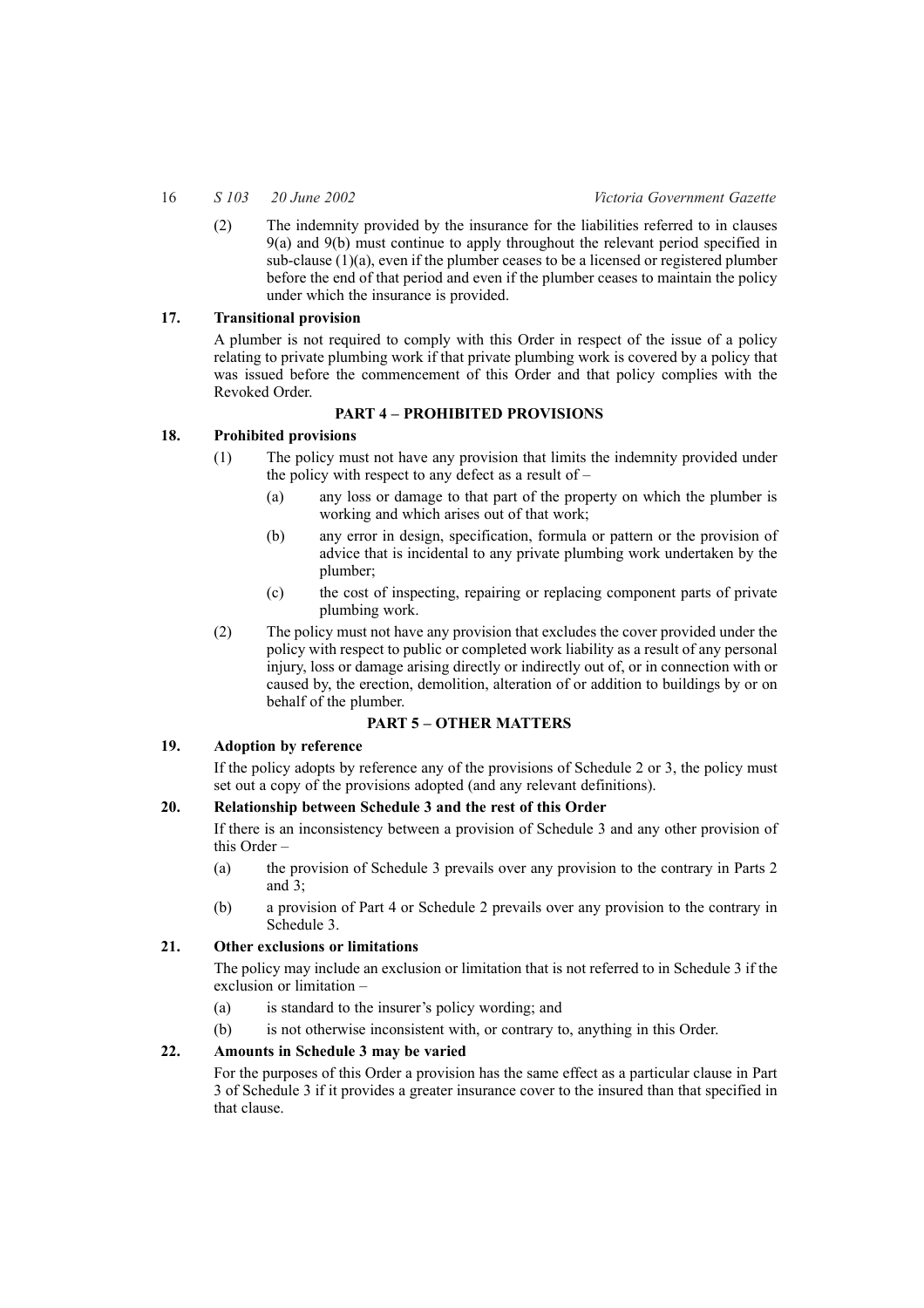*Victoria Government Gazette S 103 20 June 2002* 17

#### **SCHEDULE 1**

### **DEFINITIONS APPLYING TO THIS ORDER**

(1) In this Order –

**"completed work liability"** has the meaning set out in clause 14;

**"compliance certificate"** means a certificate referred to in section 221ZH of the **Building Act 1993**;

**"defects"** in relation to private plumbing work includes the matters listed in clause 11;

**"disappearance"** means cannot be found after due search and inquiry;

**"family home"** means a home in which –

- (a) the plumber has a proprietary interest and in which the plumber resides as his or her permanent residence; or
- (b) a member of the plumber's family has a proprietary interest and in which that member of the plumber's family resides as his or her permanent residence;

**"home"** means any residential premises and includes any part of a commercial or industrial premises that is used as a residential premises and also includes any house boat that is less than 8 metres in length, but does not include –

- (a) any residence that is not intended for permanent habitation; or
- (b) a rooming house within the meaning of the **Residential Tenancies Act 1997**; or
- (c) a motel, a residential club, a residential hotel or a residential part of licensed premises under the **Liquor Control Reform Act 1998**; or
- (d) a nursing home, a hospital or accommodation associated with a hospital; or
- (e) any residence that the regulations made under the **Domestic Building Contracts Act 1995** state is not a home for the purposes of the definition of "home" in that Act;
- **"a member of the plumber's family"** means a parent, grandparent, child, grandchild, sibling, cousin, niece or nephew of the plumber and a parent or sibling of the plumber's spouse;

**"plumber"** has the same meaning as in Part 12A of the **Building Act 1993**;

**"plumbing work"** has the same meaning as in section 221C of the **Building Act 1993**; **"policy"** means contract of insurance;

**"private plumbing work"** means plumbing work –

- (a) to which section 221ZH of the **Building Act 1993** applies; and
- (b) for which no monetary fee or other consideration is charged or received by the plumber or on the plumber's behalf; and
- (c) which is performed on or in relation to a family home; and
- (d) which is one of not more than 6 plumbing works performed by the plumber in a twelve month period;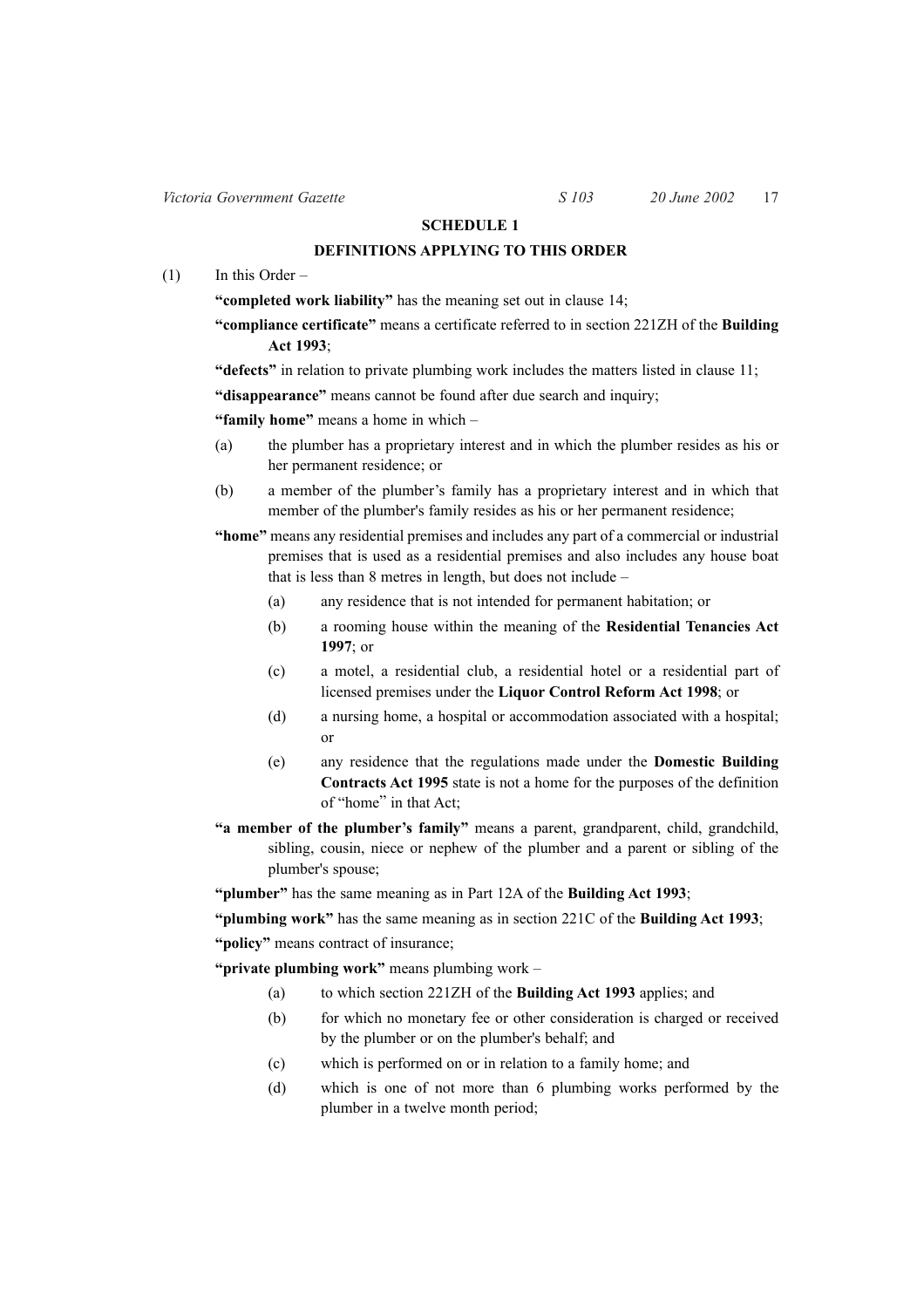- **"private plumbing work licence"** means a licence granted under Part 12A of the **Building Act 1993** that includes conditions which restrict the type of work the plumber may carry out to private plumbing work only;
- **"property owner"** means the registered proprietor of the property on which the private plumbing work is carried out;

**"public liability"** has the meaning set out in clause 13;

**"Revoked Order"** means the Ministerial Order for Required Insurance for Licensed Plumbers (Private Plumbing Work) made on 19 July 2001 and published in the Government Gazette on 19 July 2001;

**"trade practices liability"** has the meaning set out in clause 12.

(2) In calculating the value of plumbing work for the purpose of determining whether the work is work to which section 221ZH of the **Building Act 1993** applies, the value to be imputed for the plumber's labour is \$45.00 per hour.

#### **SCHEDULE 2 – MANDATORY PROVISIONS.**

#### **11. Purpose of this Schedule**

This Schedule sets out the provisions that the policy under which the insurance is provided must contain.

#### **12. Definitions**

In this Schedule –

**"the Ministerial Order"** is the Licensed Plumbers (Private Plumbing Work) Insurance Order 2002 made under the **Building Act 1993**;

**"this policy"** is the policy under which we provide insurance to you;

**"we" "us"** and **"our"** means the insurer;

**"you"** means the plumber.

#### **13. Insurer to comply with court orders etc.**

We agree to comply with any order made against you by a court, the Victorian Civil and Administrative Appeals Tribunal or any other competent judicial body, in respect of any liability for which you are indemnified under this policy (including any excess that you may be obliged to pay to us).

#### **14. Deemed acceptance of claims**

- (1) This clause does not apply in relation to public liability and completed work liability.
- (2) We agree to accept liability for a claim if we do not notify the person making the claim within 90 days from when we receive the claim in writing that we accept or dispute the claim, unless we obtain an extension of time from the person in writing or from the Victorian Civil and Administrative Appeals Tribunal.

#### **15. This Order to prevail in the case of conflict with policy.**

We agree that if any term of this policy conflicts, or is inconsistent, with the Ministerial Order, then this policy is to be read and to be enforceable as if it complied with that Order.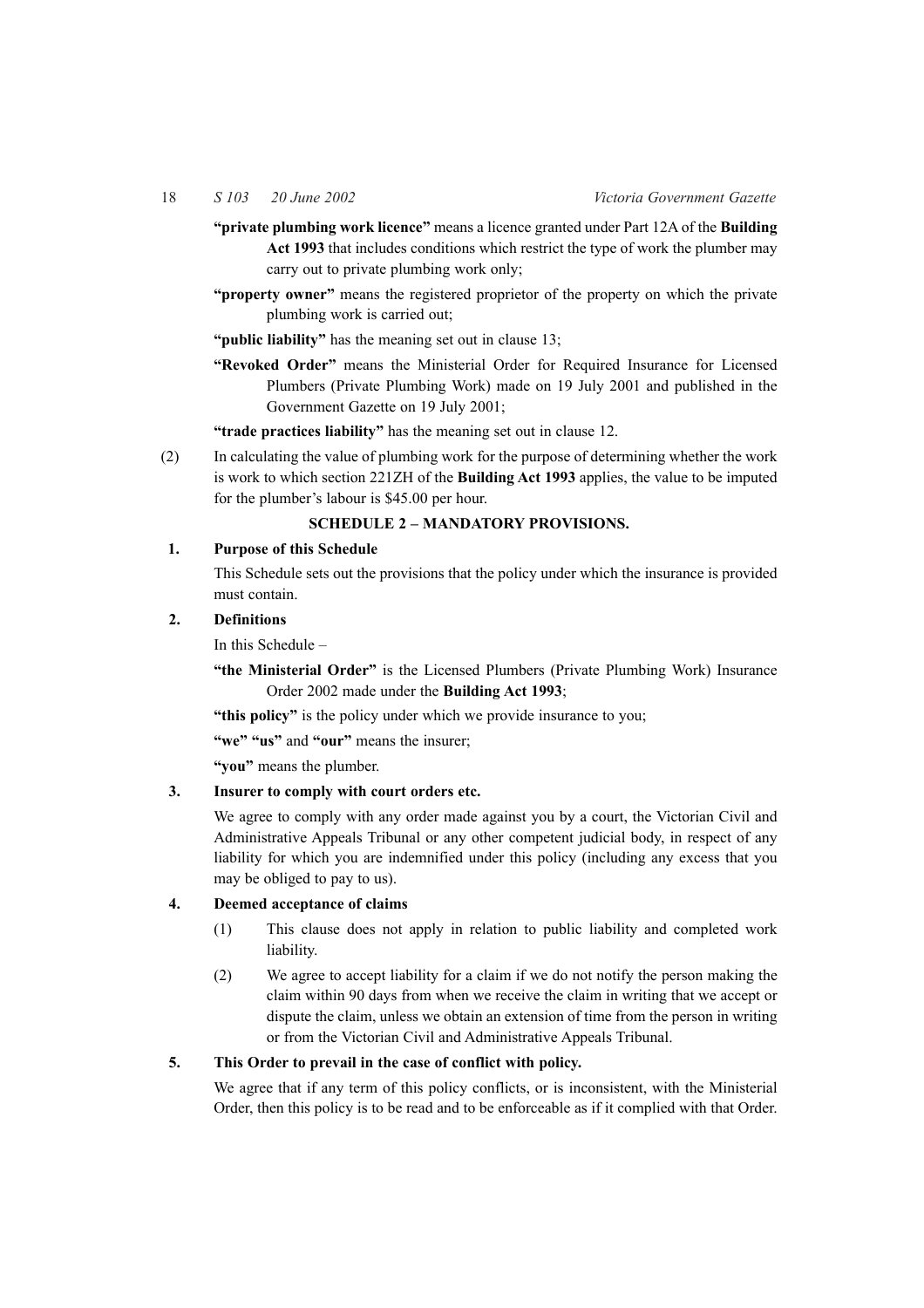#### **16. Claims not to be refused on the grounds that the policy obtained by fraud etc.**

- (1) We agree that we will not refuse to pay a claim (other than a claim in respect of public or completed work liability) under this policy on the ground that this policy was obtained by misrepresentation, fraud or non-disclosure by you or anyone acting on your behalf.
- (2) You agree that if we make a payment under this policy to, or for the benefit of, any other person under the circumstances contemplated by this clause, by doing so we are not restricting our right to recover that payment from you.

#### **17. Insurer must give effect to certificates**

- (1) If we give you a certificate stating that you are covered by insurance, we agree that we will not refuse to pay a claim on that insurance (other than a claim in respect of public or completed work liability) under this policy on the ground that you have not paid the premium for the insurance.
- (2) You agree that if we make a payment under this policy to, or for the benefit of, any other person under the circumstances contemplated by this clause, by doing so we are not restricting our right to recover that payment from you.

#### **18. Deemed notice of defects**

We agree that if a person gives notice of a defect in writing to you or us, that person is to be taken for the purposes of this policy to have given notice of every defect of which the defect notified is directly or indirectly related, whether or not the claim in respect of the defect that was actually notified has been settled.

#### **19. Claimant may enforce policy direction in certain cases**

We and you both agree –

- (a) that a person who is entitled to claim against you in respect of any liability for which you are indemnified under this policy may enforce this policy directly against us for the person's own benefit if –
	- (i) any event under clause 9(f) of the Ministerial Order occurs; or
	- (ii) you refuse to make a claim against us; or
	- (iii) there is an irretrievable breakdown of communication between you and us; and
- (b) that for the purpose of that enforcement the person has the same rights and entitlements as you would have had under any legislation applicable to you; and
- (c) that we will pay to the person the full amount of any liability for which you are indemnified under this policy despite any failure by you to pay any excess that you are required to pay.

#### **10. Section 54 of the Insurance Contracts Act 1984 to apply**

- (1) We acknowledge that section 54 of the **Insurance Contracts Act 1984** of the Commonwealth applies to this policy.
- (2) Despite sub-clause (1), we agree that we will not rely on section 54 to reduce our liability under this policy or to reduce any amount that is otherwise payable in respect of a claim by reason only of a delay in a claim being notified to us if –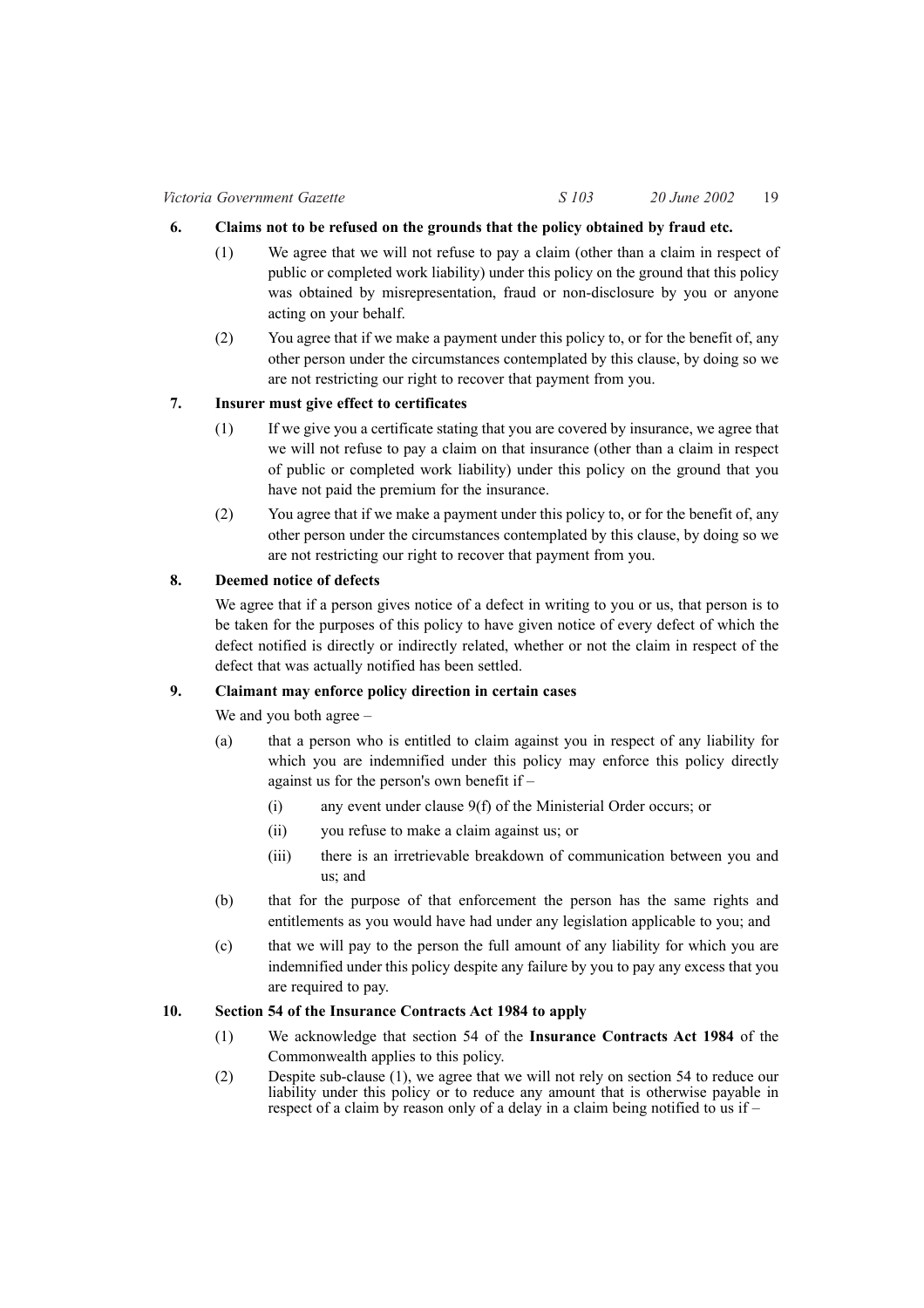- (a) the person who makes the claim notifies you either orally, or in writing; or
- (b) that person or you notifies us in writing –

within 180 days of the date when the person first became aware, or might reasonably be expected to have become aware, of some fact or circumstance that might give rise to the claim.6

(3) Sub-clause (2) is subject to any thing to the contrary in any provision made under clause 12 of Schedule 3.

#### **11. Provision concerning cancellation**

We agree that the cancellation of this policy –

- (a) will only take effect 30 days after we give both the Plumbing Industry Commission and you notice in writing of the cancellation; and
- (b) has no effect on any of our obligations under the policy with respect to the liabilities referred to in clauses 9(a) (defects), 9(b) (trade practices liability) and 9(e) (consequential financial loss) and 9(f) (non-completion) of the Ministerial Order in relation to private plumbing work that was carried out while the policy was in force; and
- (c) has no effect on any of our obligations under the policy with respect to the liabilities referred to in clauses  $9(c)$  (public liability) and  $9(d)$  (completed work liability) of the Ministerial Order in relation to any personal injury to a third party or loss or damage to the property of a third party (other than property that is part of the private plumbing work itself) that occurred while the policy was in force.

#### **12. Notification concerning claims settled**

We and you both agree that we will notify the Plumbing Industry Commission in writing in the manner required by the Minister of the settling or payment of any claim under the policy.

#### 6 Section 54 of the **Insurance Contracts Act 1984** states –

- Section 54 Insurer may not refuse to pay claims in certain circumstances
- (1) Subject to this section, where the effect of a contract of insurance would, but for this section, be that the insurer may refuse to pay a claim, either in whole or in part, by reason of some act of the insured or of some other person, being an act that occurred after the contract was entered into but not being an act in respect of which subsection (2) applies, the insurer may not refuse to pay the claim by reason only of the act but his liability in respect of the claim is reduced by the amount that fairly represents the extent to which the insurer's interests were prejudiced as a result of that act.
- (2) Subject to the succeeding provisions of this section, where the act could reasonably be regarded as being capable of causing or contributing to a loss in respect of which cover is provided by the contract, the insurer may refuse the claim.
- (3) Where the insured proves that no part of the loss that gave rise to the claim was caused by the act, the insurer may not refuse to pay the claim by reason only of the act.
- (4) Where the insured proves that some part of the loss that gave rise to the claim was not caused by the act, the insurer may not refuse to pay the claim, so far as it concerns that part of the loss, by reason only the act.
- (5) Where:
	- (a) the act was necessary to protect the safety of a person or to preserve property; or
	- (b) it was not reasonably possible for the insured or other person not to do the act; the insurer may not refuse to pay the claim by reason only of the act.
- (6) A reference in this section to an act includes a reference to:
	- (a) an omission; and
	- (b) an act or omission that has the effect of altering the state or condition of the subject matter of the contract or of allowing the state or condition of that subject matter to alter.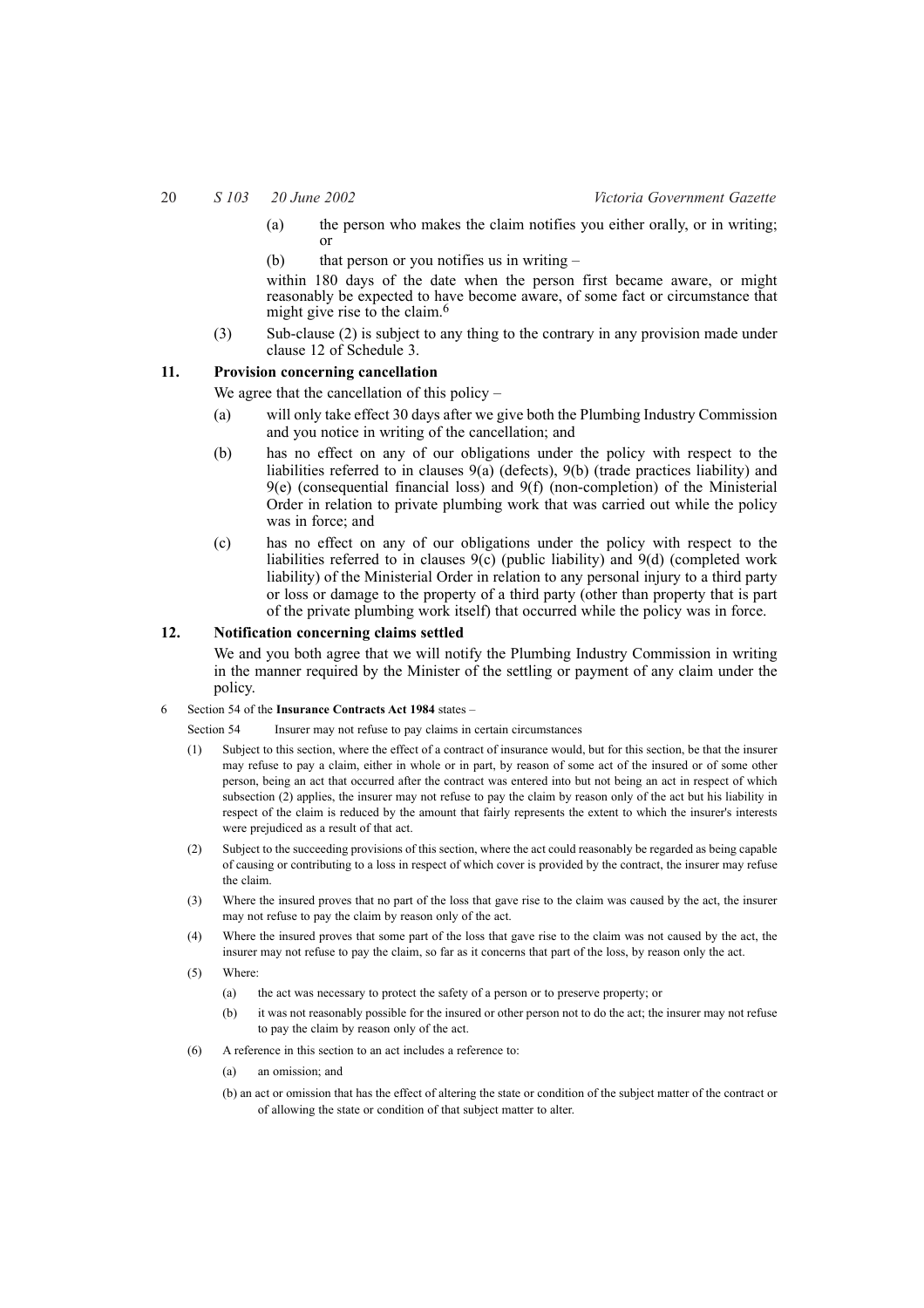#### *Victoria Government Gazette S 103 20 June 2002* 21

## **SCHEDULE 3 – ALLOWABLE EXCLUSIONS ETC.**

### **Part 1 – Purpose**

### **11. Purpose of this Schedule**

This Schedule sets out the provisions that the policy under which the insurance is provided may contain.

#### **12. Definitions**

In this Schedule –

**"the Ministerial Order"** is the Licensed Plumbers (Private Plumbing Work) Insurance Order 2002 made under the **Building Act 1993**;

**"this policy"** is the policy under which we provide insurance to you;

**"we" "us"** and **"our"** means the insurer;

**"you"** means the plumber.

#### **Part 2 – Allowable Exclusions**

#### **13. Exclusion concerning product liability**

- (1) In this clause **"product defect"** means a defect in any appliance, material, substance or other thing that was supplied or used by you in connection with private plumbing work.
- (2) This policy does not cover you for any loss or damage giving rise to a claim under clause 9(a) of the Ministerial Order resulting from a product defect.
- (3) However, we agree that if we intend to rely on the fact this policy does not cover you for product defects in relation to any claim (or part of a claim), we bear the onus of establishing that the claim (or part of the claim) is based on a product defect.
- (4) We agree that nothing in this clause removes the cover given to you by this policy in relation to you supplying or using any appliance, material, substance or other thing that you were aware was defective, or that you should reasonably have been aware was defective.

### **14. Exclusion concerning wear and tear**

This policy does not cover you for any injury, loss or damage resulting from –

- (a) fair wear, tear or depreciation of private plumbing work; or
- (b) a failure by the property owner to reasonably maintain private plumbing work.

#### **15. Exclusion concerning exposure to asbestos**

This policy does not cover you for any injury, loss or damage directly or indirectly caused by, contributed to or arising from, exposure to asbestos.

#### **16. Exclusion concerning legal costs**

This policy does not cover you in respect of the legal costs of any person making a claim against you that are not directly or indirectly related –

- (a) to the enforcement of the policy; or
- (b) to a liability in respect of which you are covered under this policy.

#### **17. Exclusion concerning liquidated damages for delay**

- (1) This policy does not cover you for claims for liquidated damages for delay, or damages for delay, that may arise under a contract.
- (2) However, we agree that nothing in this clause removes the cover given to you by this policy in relation to any increase in rectification costs caused by a delay.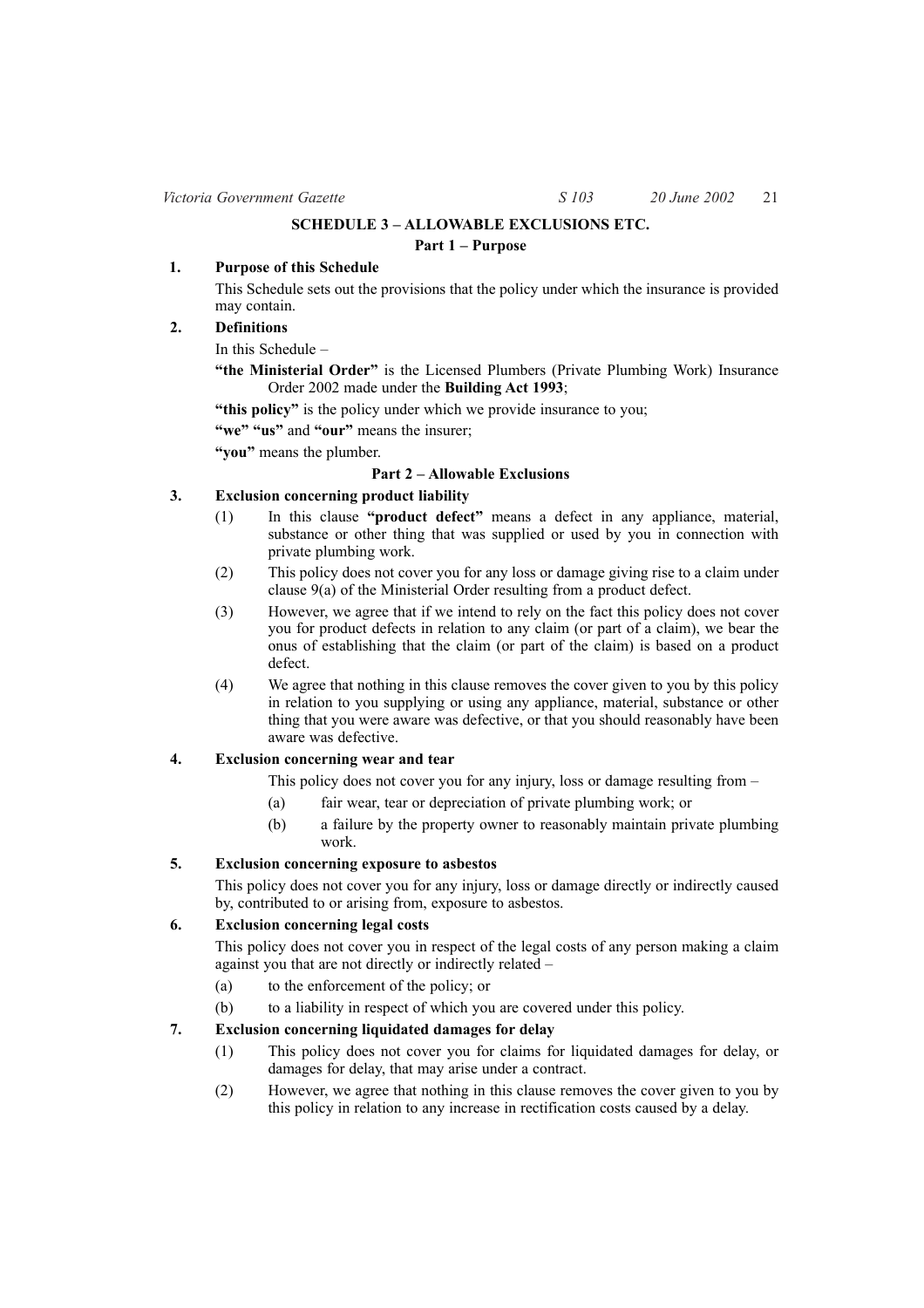#### **18. Exclusion concerning property damage to premises owned or leased by you**

This policy does not cover you for claims for property damage to premises that are owned by you or leased or rented to you during the period that the premises are owned by you or leased or rented to you.

#### **Part 3 – Allowable Limitations**

#### **19. Policy may impose limitation on total amount payable**

- The maximum total amount that we will pay out under this policy is  $-$
- (a) \$5,000,000 for public and completed work liability for any one occurrence; and
- (b) \$5,000,000 for all claims for all other liability under Part 2 of the Ministerial Order; and
- (c) \$5,000,000 for all claims for completed work liability.

#### **10. Policy may impose limitation concerning trade practices liability.**

The maximum total amount that we will pay out under this policy for trade practices liability is the cost of rectifying the relevant plumbing work.

#### **11. Policy may impose limitation concerning property damage**

The maximum total amount that we will pay out under this policy for any loss or damage caused by you directly or indirectly to any thing in your care, custody or control is \$20,000.

### **12. Policy may impose 6 year limitation on claims**

We will not accept any claims including claims for private plumbing work first notified to us after the expiration of 6 years from –

- (a) the date of a compliance certificate; or
- (b) if you did not issue a compliance certificate in relation to the work that is insured, 6 years after you stopped carrying out that work.

#### **13. Limitation for common property**

- (1) This clause applies if
	- (a) private plumbing work is carried out on land in a plan of subdivision containing common property; and
	- (b) a claim is paid by us in relation to the common property.
- (2) We will reduce the amount we will pay under this policy in respect of any one home on land in the plan of subdivision by an amount calculated by dividing the amount of the claim paid by us in relation to the common property by the number of homes on land in the plan of subdivision.

#### **Part 4 – Excess**

#### **14. Excess**

You agree to pay to us for each claim settled by us under this policy the amount of excess agreed by us in this policy.

#### **15. Qualification concerning excess permitted**

Despite clause 14, you are not liable for any excess in respect of any claim made against you for personal injury.

#### **16. Further qualification concerning excess permitted**

Despite clause 14, you are not liable to pay an excess more than once in relation to any claim comprising more than one defect or 2 or more claims that relate to the same defect.

#### **17. Recovery of excess**

You agree that once a claim is settled in favour of a person making a claim and the person is paid the amount required by the settlement, then we are entitled to recover from you any excess specified in this policy.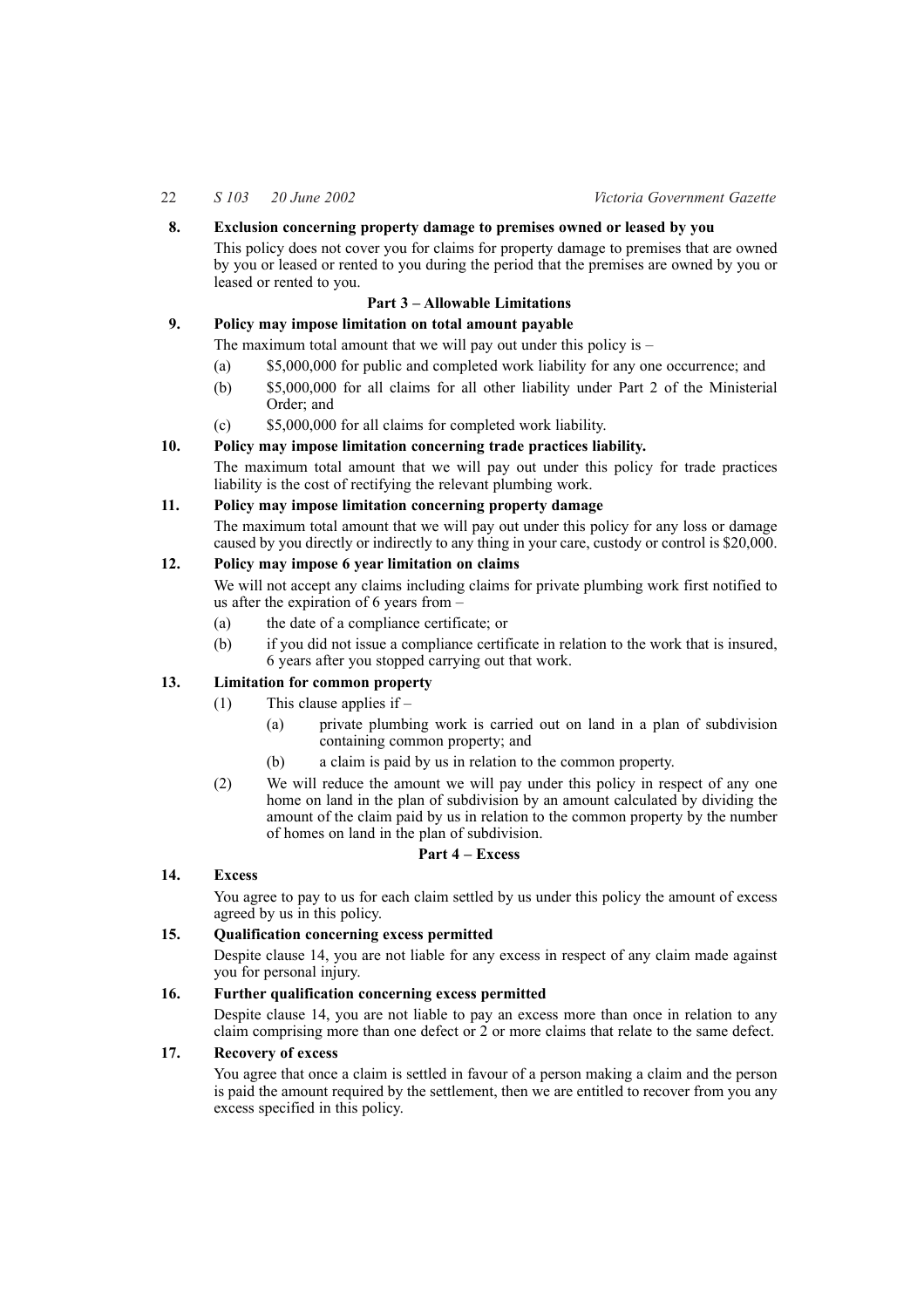#### *Victoria Government Gazette S 103 20 June 2002* 23

#### **Part 5 – Miscellaneous**

#### **18. You must co-operate with us**

- (1) You agree, in relation to a claim or prospective claim
	- (a) to make reasonable efforts to assist and inform us or our agent; and
	- (b) to attend the relevant building site for the purpose of inspecting, rectifying or completing private plumbing work (unless the property owner refuses you access to the site).
- (2) We may reduce the amount of a claim by a property owner by an amount that reasonably represents the cost resulting from an unreasonable refusal by the property owner to give you access to a building site if we have asked you to attend the site under sub-clause (1)(b).

Dated 19 June 2002

MARY DELAHUNTY Minister for Planning

#### **Building Act 1993**

### MINISTERIAL ORDER

Licensed Plumbers (Type B Gasfitting Work) Insurance Order 2002

I, Mary Delahunty, Minister for Planning, make the following Order:

### **PART 1 – PRELIMINARY**

#### **11. Title of this Order**

This Order may be cited as the Licensed Plumbers (Type B Gasfitting Work) Insurance Order 2002

#### **12. Purpose and scope of this Order**

This Order specifies the insurance by which a plumber<sup>1</sup> is required to be covered in order to be eligible to be licensed under Part 12A of the **Building Act 1993** to carry out Plumbing (Type B Gasfitting) work only.

#### **13. Authorising provision**

This Order is made under section 221ZQ of the **Building Act 1993**.

#### **14. Commencement**

This Order takes effect on 15 July 2002.

#### **15. Revocation**

The Ministerial Order for Required Insurance for Licensed Plumbers Plumbing (Type B Gasfitting) Work made under the **Building Act 1993** on 4 March 1998 and published in the Government Gazette on 12 March 1998 is revoked.

#### **16. Meaning of Plumbing (Type B Gasfitting) Work**

Plumbing (Type B Gasfitting) work is gasfitting work carried out on a Type B appliance within the meaning of the **Gas Safety Act 1997** 2.

#### **17. Required insurance**

- (1) A plumber, in relation to any Plumbing (Type B Gasfitting) work (or proposed Plumbing (Type B Gasfitting) work –
- 1 Under Part 12A of the **Building Act 1993** the term "plumber" includes gasfitters and drainers.
- 2 Plumbing (Type B Gasfitting) Work is a specialised class of plumbing work. See regulations 15 and 18 of the Plumbing Regulations 1998.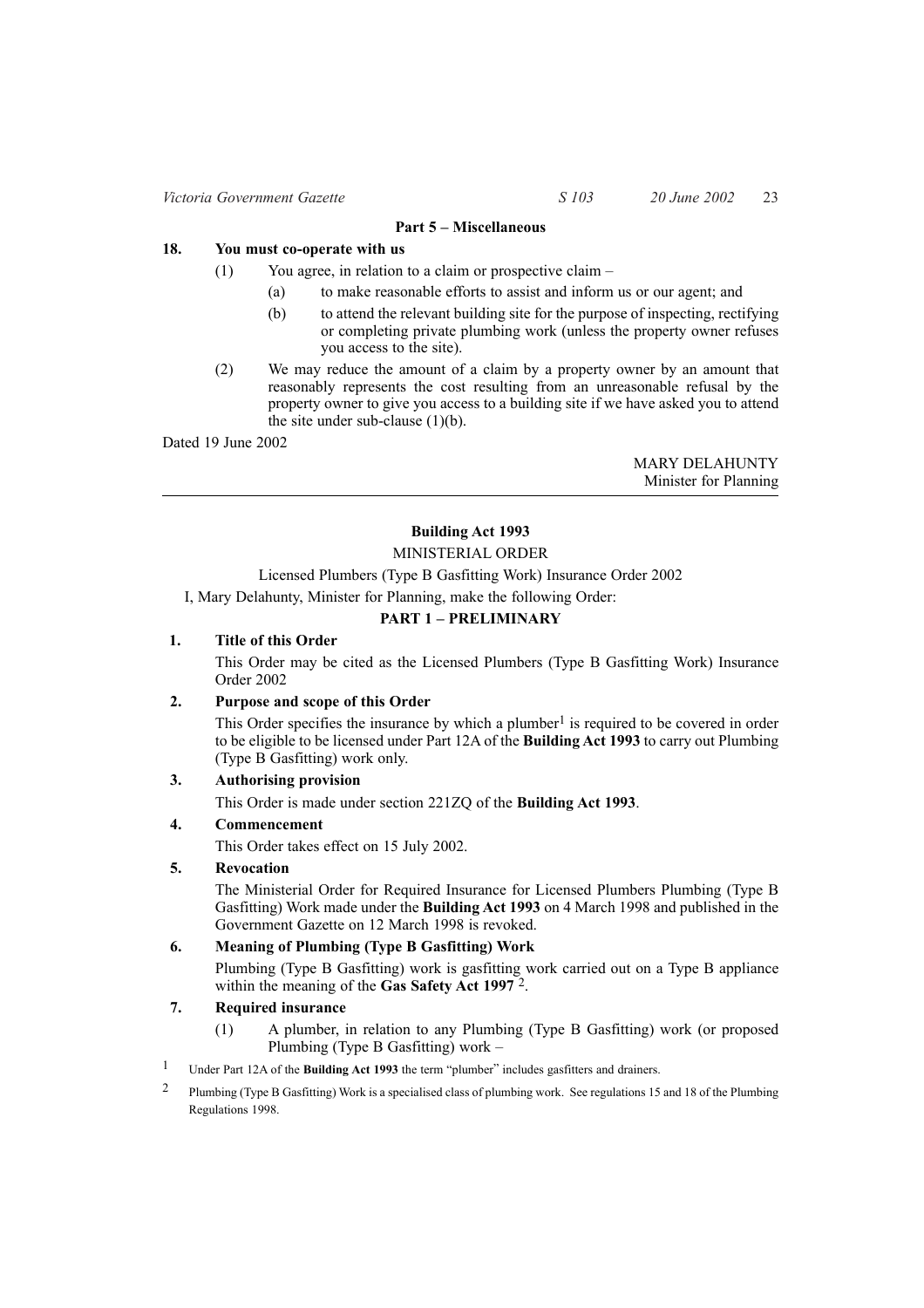- (a) must be covered by insurance that indemnifies him or her for any public liability in respect of that work; and
- (b) must be indemnified by that insurance in accordance with clauses 9 and 10.
- (2) The insurance must be provided under a policy
	- (a) that contains the provisions set out in Schedule 2 (or provisions that have the same effect); and
	- (b) that does not contain any of the provisions prohibited by Part 2; and
	- (c) that may contain some or all of the provisions set out in Schedule 3 (or provisions that have the same effect).

#### **18. Meaning of "public liability"**

Public liability is any liability that arises as a result of any personal injury to a third party, or any loss or damage to the property of a third party (other than property that is part of the work itself), that arises out of the activities of the plumber in relation to the carrying out of Plumbing (Type B Gasfitting) work.

#### **19. Amount of insurance required**

A plumber must have insurance that indemnifies him or her –

- (a) for public liability for an amount of at least  $$5,000,000$  for any one occurrence; and
- (b) for the reasonable legal costs and expenses associated with the successful enforcement of a claim against the plumber or the insurer.<sup>3</sup>

#### **10. Scope of insurance cover**

A plumber must have insurance that indemnifies him or her in respect of Plumbing (Type B Gasfitting) work for any public liability that arises during the period of insurance caused by an occurrence that happens in connection with the carrying out of Plumbing (Type B gasfitting) work (regardless of when the work was carried out).

#### **11. People acting on behalf of the plumber must also be covered**

A plumber must also have insurance that indemnifies him or her for any public liability that arises from any act or omission of any person contracted by the plumber to carry out Plumbing (Type B Gasfitting) work.

#### **12. Insurance may be provided by multiple policies or insurers**

- (1) For the purposes of complying with this Order it is not necessary that the insurance be provided by one policy only, or that the insurance be provided by one insurer only.
- (2) If the insurance is provided under more than one policy, clause 7(2) applies to each of those policies (unless a contrary intention appears in this Order).

#### **PART 2 – PROHIBITED PROVISIONS**

#### **13. Prohibited provisions**

The policy must not have any provision that excludes the indemnity provided under the policy as a result of any personal injury, loss or damage arising directly or indirectly out of, or in connection with or caused by, the erection, demolition, alteration of or addition to buildings by or on behalf of the plumber.

### **PART 3 – OTHER MATTERS**

#### **14. Adoption by reference**

If the policy adopts by reference any of the provisions of Schedule 1 or 2, the policy must set out a copy of the provisions adopted (and any relevant definitions).

3 Schedule 3 permits the insurer to cap the total amounts paid under a policy.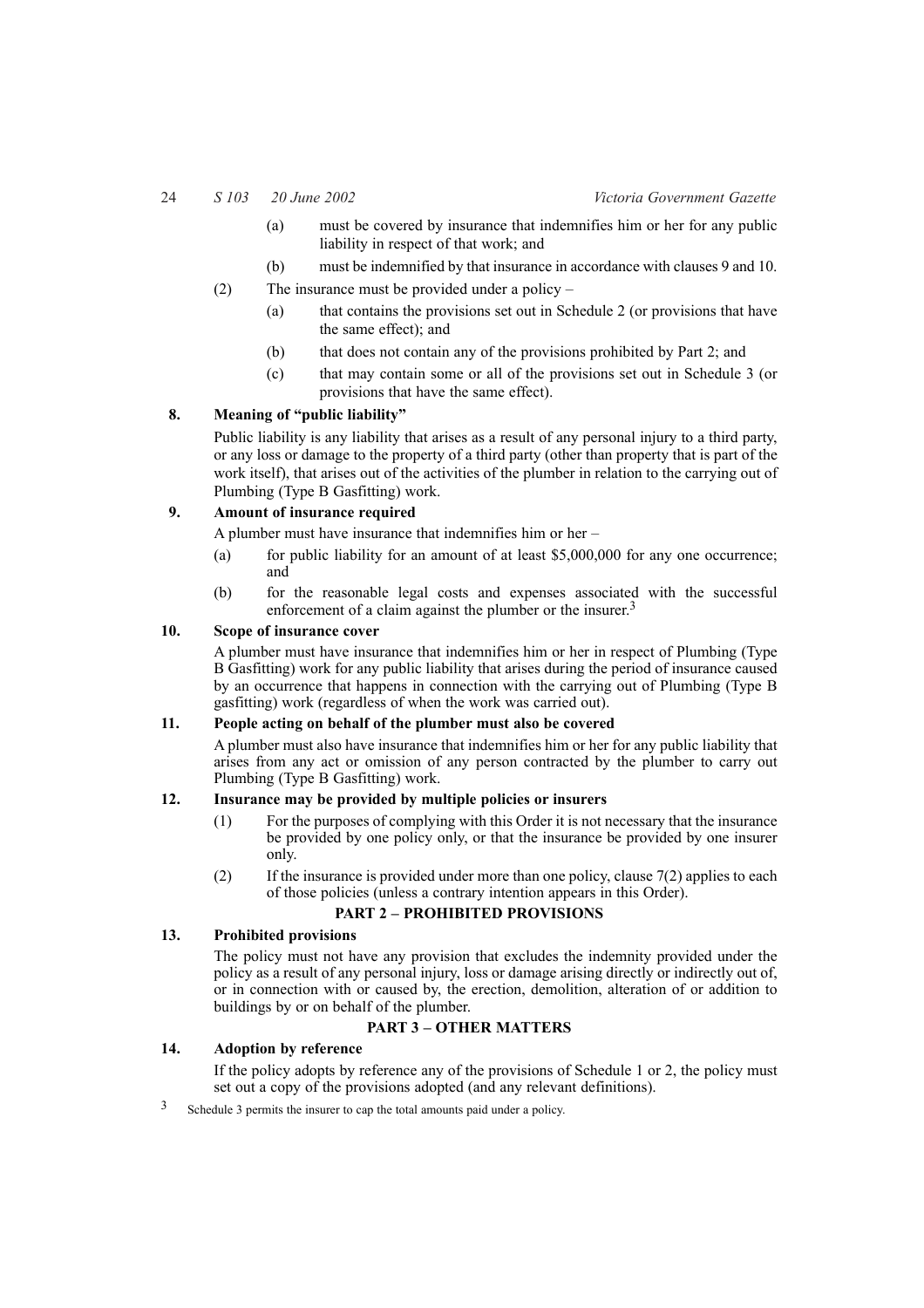#### *Victoria Government Gazette S 103 20 June 2002* 25

#### **15. Relationship between Schedule 2 and the rest of this Order**

If there is an inconsistency between a provision of Schedule 2 and any other provision of this Order –

- (a) the provision of Schedule 2 prevails over any provision to the contrary in Part 1;
- (b) a provision of Part 2 or Schedule 1 prevails over any provision to the contrary in Schedule 2.

#### **16. Other exclusions or limitations**

The policy may include an exclusion or limitation that is not referred to in Schedule 2 if the exclusion or limitation –

- (a) is standard to the insurer's policy wording; and
- (b) is not otherwise inconsistent with, or contrary to, anything in this Order.

#### **17. Amounts in Schedule 2 may be varied**

For the purposes of this Order a provision has the same effect as a particular clause in Part 3 of Schedule 2 if it provides a greater insurance cover to the insured than that specified in that clause.

#### **SCHEDULE 1 – MANDATORY PROVISIONS**

#### **11. Purpose of this Schedule**

This Schedule sets out the provisions that the policy under which the insurance is provided must contain.

#### **12. Definitions**

In this Schedule –

**"the Ministerial Order"** is the Licensed Plumbers (Type B Gasfitting Work) Insurance Order 2002 made under the **Building Act 1993**;

"this policy" is the policy under which we provide insurance to you;

**"we" "us"** and **"our"** means the insurer;

**"you"** means the plumber.

#### **13. Insurer to comply with court orders etc.**

We agree to comply with any order made against you by a court or any other competent judicial body, in respect of any liability for which you are indemnified under this policy (including any excess that you may be obliged to pay to us).

#### **14. This Order to prevail in the case of conflict with policy**

We agree that if any term of this policy conflicts, or is inconsistent, with the Ministerial Order, then this policy is to be read and to be enforceable as if it complied with that Order.

#### **15. Claimant may enforce policy directly in certain cases**

We and you both agree –

- (a) that a person who is entitled to claim against you in respect of any liability for which you are indemnified under this policy may enforce this policy directly against us for the person's own benefit if –
	- (i) you die, become legally incapacitated, or disappear; or
	- (ii) you become insolvent under administration as that expression is defined in the Corporations Act of the Commonwealth; or
	- (iii) your licence as a licensed plumber under the **Building Act 1993** is cancelled or suspended;
	- (iv) you refuse to make a claim against us; or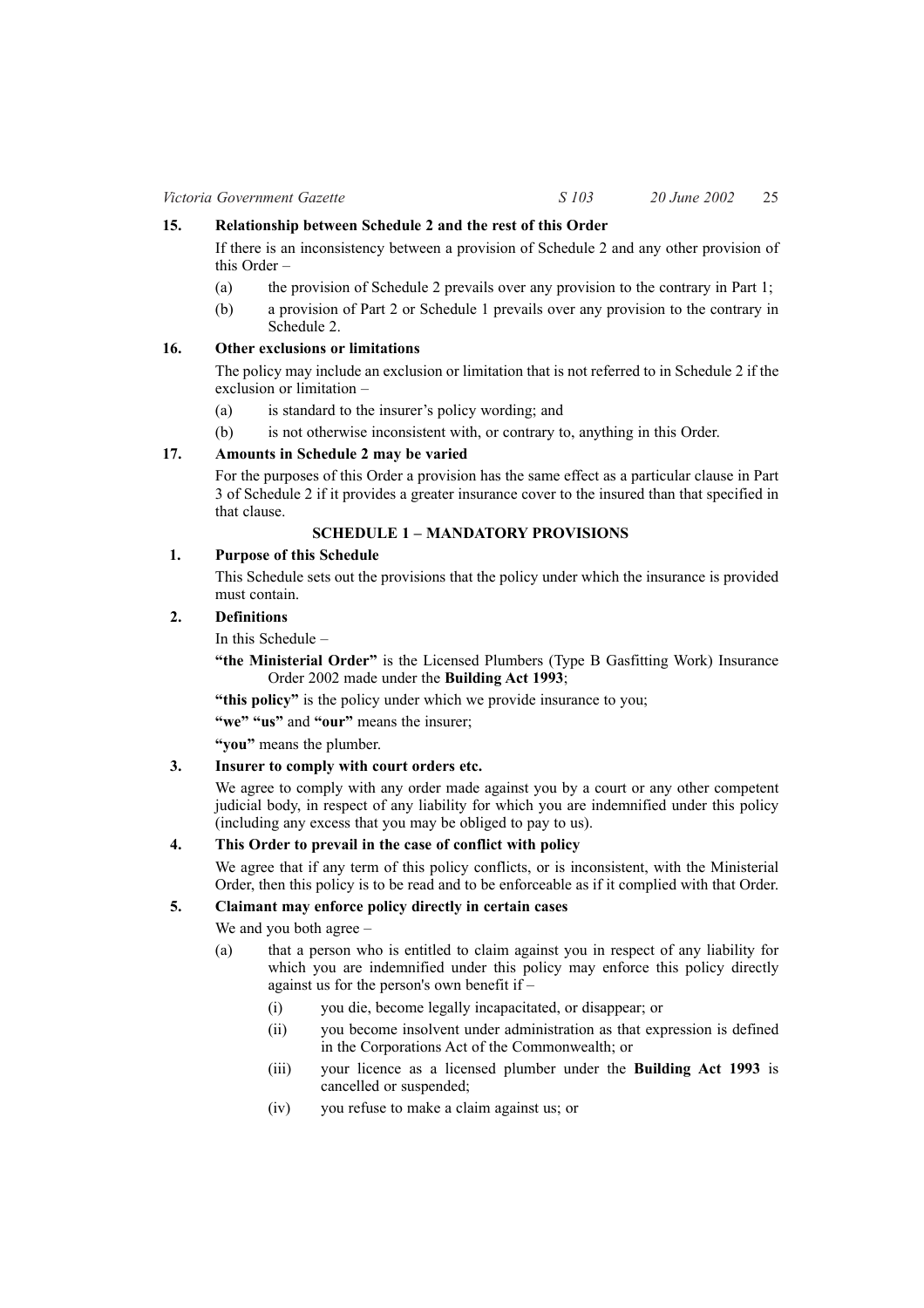- (v) there is an irretrievable breakdown of communication between you and us; and
- (b) that for the purpose of that enforcement the person has the same rights and entitlements as you would have had under any legislation applicable to you; and
- (c) that we will pay to the person the full amount of any liability for which you are indemnified under this policy despite any failure by you to pay any excess that you are required to pay.

#### **16. Section 54 of the Insurance Contracts Act 1984 to apply**

- (1) We acknowledge that section 54 of the **Insurance Contracts Act 1984** of the Commonwealth applies to this policy. <sup>4</sup>
- (2) Despite sub-clause (1), we agree that we will not rely on section 54 to reduce our liability under this policy or to reduce any amount that is otherwise payable in respect of a claim by reason only of a delay in a claim being notified to us if –
	- (a) the person who makes the claim notifies you, either orally or in writing; or
	- (b) that person or you notifies us in writing  $-$

within 180 days of the date when the person first became aware, or might reasonably be expected to have become aware, of some fact or circumstance that might give rise to the claim.

#### **17. Provision concerning cancellation**

We agree that the cancellation of this policy –

- (a) will only take effect 30 days after we give both the Plumbing Industry Commission and you notice in writing of the cancellation; and
- 4 Section 54 of the Commonwealth Insurance Contracts Act 1984 states -

Section 54 Insurer may not refuse to pay claims in certain circumstances

- (1) Subject to this section, where the effect of a contract of insurance would, but for this section, be that the insurer may refuse to pay a claim, either in whole or in part, by reason of some act of the insured or of some other person, being an act that occurred after the contract was entered into but not being an act in respect of which subsection (2) applies, the insurer may not refuse to pay the claim by reason only of the act but his liability in respect of the claim is reduced by the amount that fairly represents the extent to which the insurer's interests were prejudiced as a result of that act.
- (2) Subject to the succeeding provisions of this section, where the act could reasonably be regarded as being capable of causing or contributing to a loss in respect of which cover is provided by the contract, the insurer may refuse the claim.
- (3) Where the insured proves that no part of the loss that gave rise to the claim was caused by the act, the insurer may not refuse to pay the claim by reason only of the act.
- (4) Where the insured proves that some part of the loss that gave rise to the claim was not caused by the act, the insurer may not refuse to pay the claim, so far as it concerns that part of the loss, by reason only of the act.
- (5) Where:
	- (a) the act was necessary to protect the safety of a person or to preserve property; or
	- (b) it was not reasonably possible for the insured or other person not to do the act;

the insurer may not refuse to pay the claim by reason only of the act.

- 6) A reference in this section to an act includes a reference to:
	- (a) an omission; and
	- (b) an act or omission that has the effect of altering the state or condition of the subject matter of the contract or of allowing the state or condition of that subject matter to alter.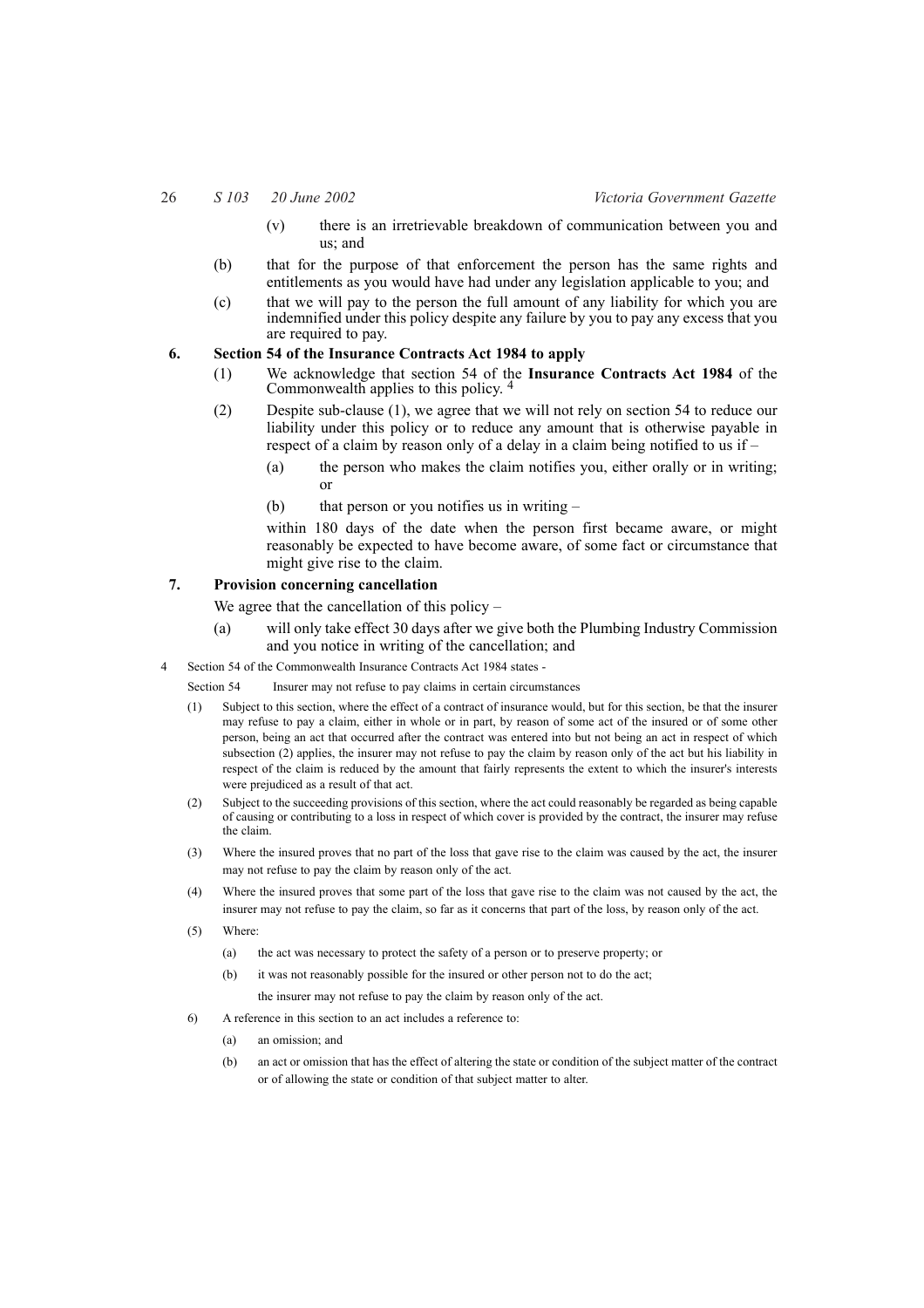(b) has no effect on any of our obligations under the policy in relation to any personal injury to a third party or loss or damage to the property of a third party (other than property that is part of the work itself) that occurred while the policy was in force.

#### **18. Notification concerning claims settled**

We and you both agree that we will notify the Plumbing Industry Commission in writing in the manner required by the Minister of the settling or payment of any claim under the policy.

#### **SCHEDULE 2 – ALLOWABLE EXCLUSIONS ETC.**

#### **Part 1 – Purpose**

#### **11. Purpose of this Schedule**

This Schedule sets out the provisions that the policy under which the insurance is provided may contain.

#### **12. Definitions**

In this Schedule –

**"the Ministerial Order"** is the Licensed Plumbers (Type B Gasfitting Work) Insurance Order 2002 made under the **Building Act 1993**;

**"this policy"** is the policy under which we provide insurance to you;

**"we", "us"** and **"our"** means the insurer;

**"you"** means the plumber.

#### **Part 2 – Allowable Exclusions**

### **13. Exclusion concerning wear and tear**

This policy does not cover you for any injury, loss or damage resulting from –

(a) fair wear, tear or depreciation of plumbing work; or

- (b) a failure by third party to reasonably maintain plumbing work.
- **14. Exclusion of consequential financial loss**

This policy does not cover you for consequential financial loss.

#### **15. Exclusion concerning exposure to asbestos**

This policy does not cover you for any injury, loss or damage directly or indirectly caused by, contributed to or arising from, exposure to asbestos.

#### **16. Exclusion concerning legal costs**

This policy does not cover you in respect of the legal costs of any person making a claim against you that are not directly or indirectly related –

- (a) to the enforcement of the policy; or
- (b) to a liability in respect of which you are covered under this policy.

#### **Part 3 – Allowable Limitations**

### **17. Policy may impose limitation on total amount payable**

The maximum total amount that will we will pay out under this policy is \$5,000,000 for any one occurrence.

#### **18. Policy may impose limitation concerning property damage**

The maximum total amount that we will pay out under this policy for any loss or damage caused by you directly or indirectly to any thing in your care, custody or control is \$20,000.

### **Part 4 – Excess**

#### **19. Excess**

You agree to pay to us for each claim settled by us under this policy the amount of excess agreed by us in this policy.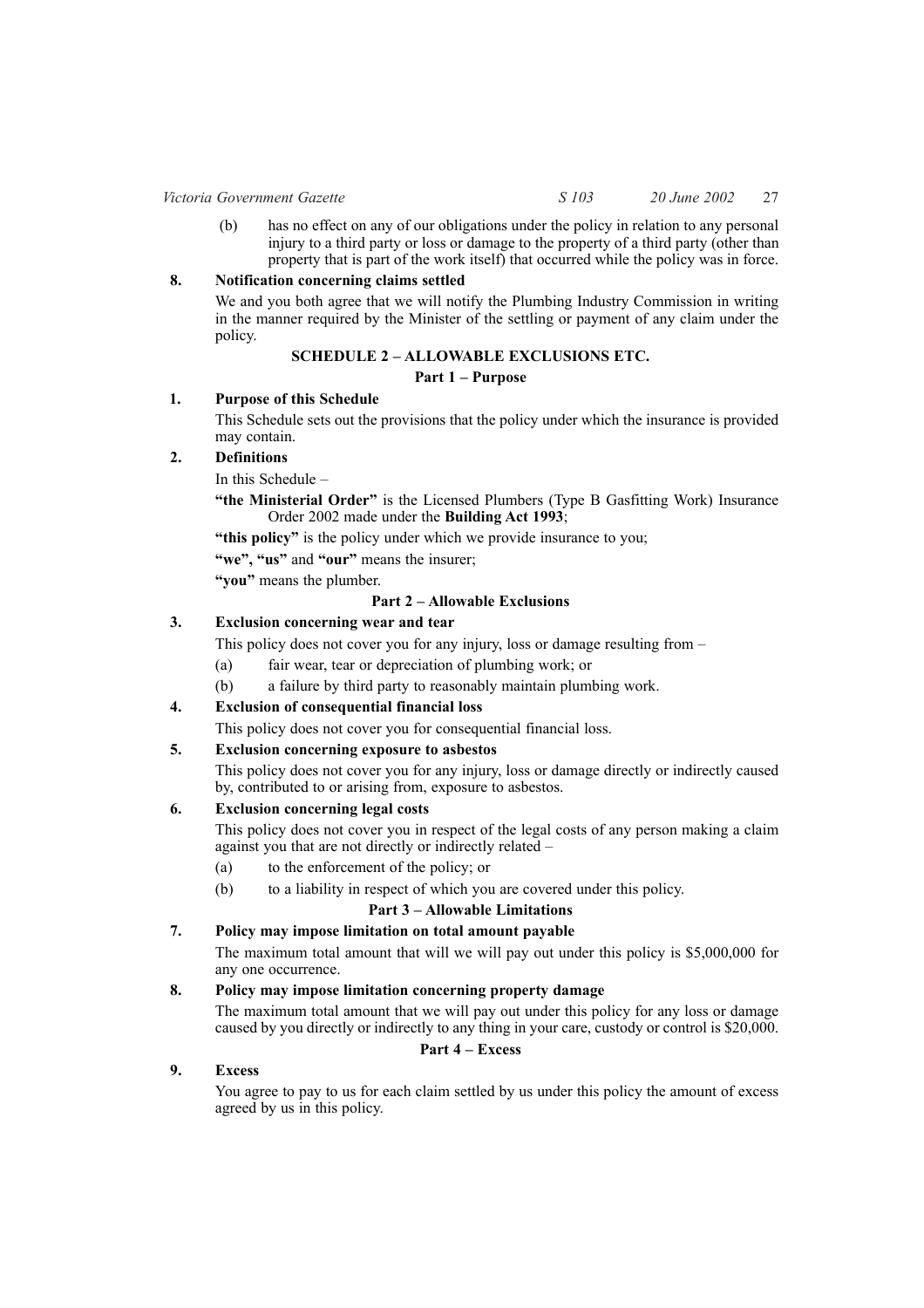#### **10. Qualification concerning excess permitted**

Despite clause 9, you are not liable for any excess in respect of any claim made against you for personal injury.

#### **11 Recovery of excess**

You agree that once a claim is settled in favour of a person making a claim and the person is paid the amount required by the settlement, then we are entitled to recover from you any excess specified in this policy.

#### **Part 5 – Miscellaneous**

#### **12. You must co-operate with us**

You agree, in relation to a claim or prospective claim, to make reasonable efforts to assist and inform us or our agent.

Dated 19 June 2002

MARY DELAHUNTY Minister for Planning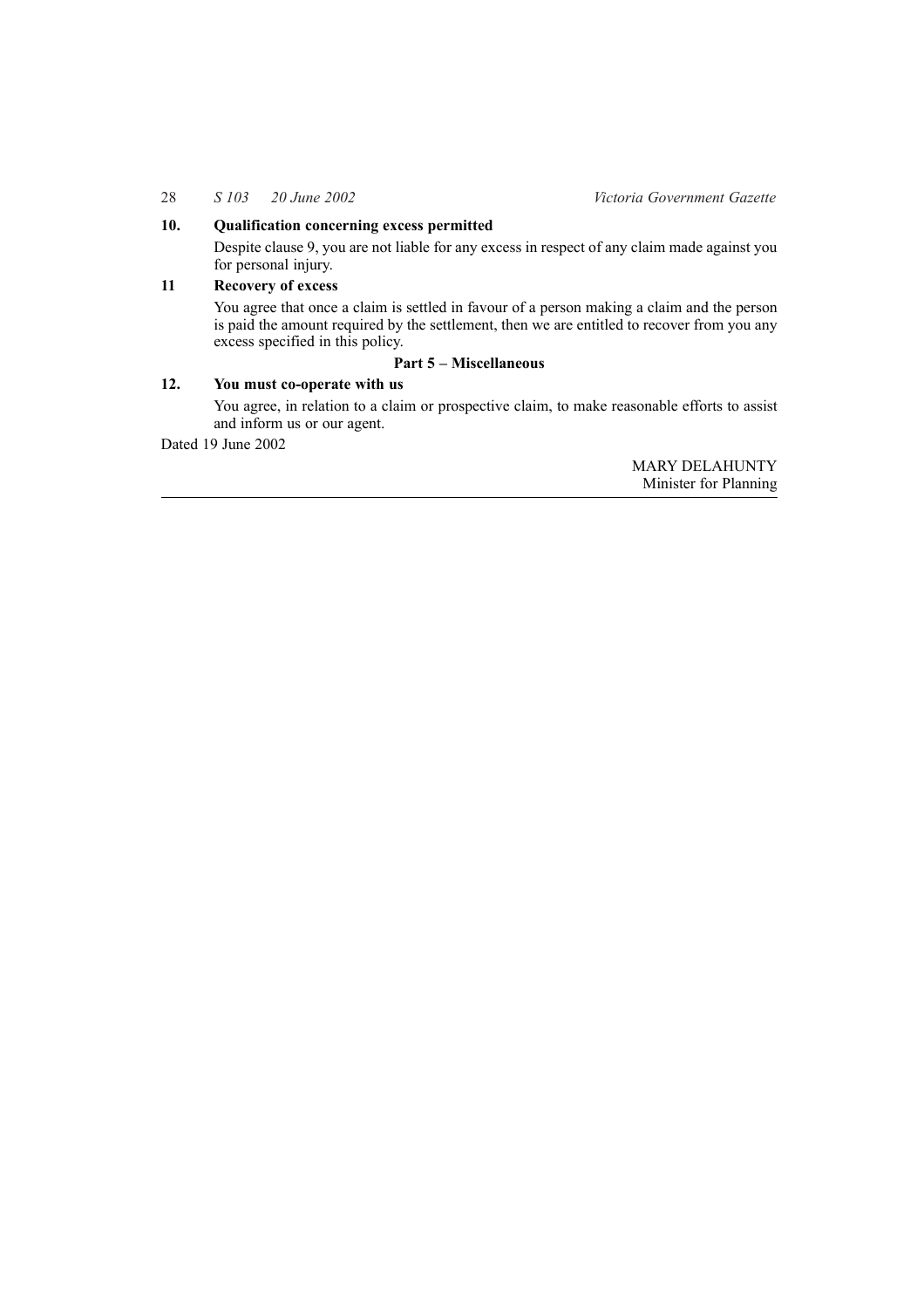This page left blank intentionally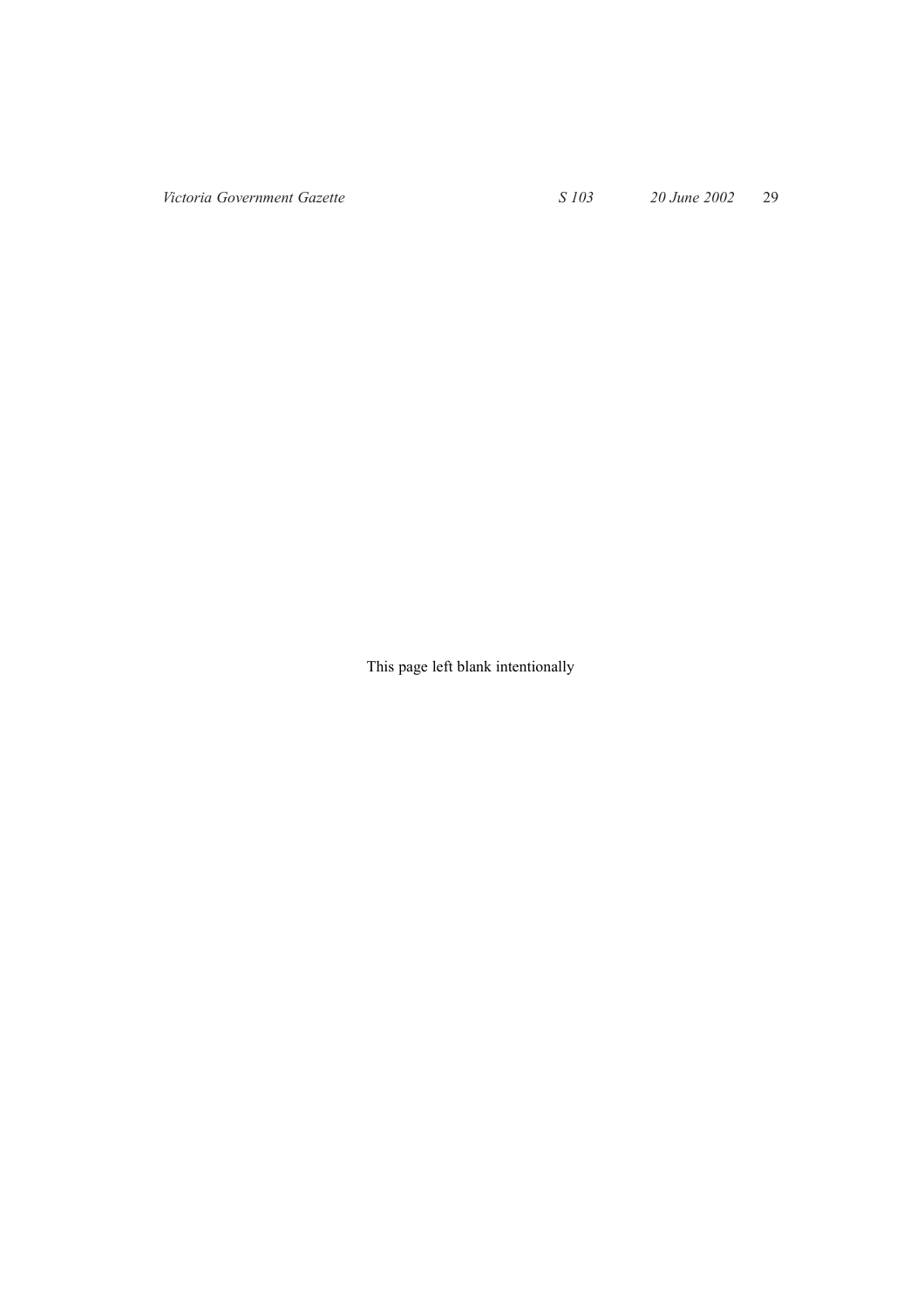This page left blank intentionally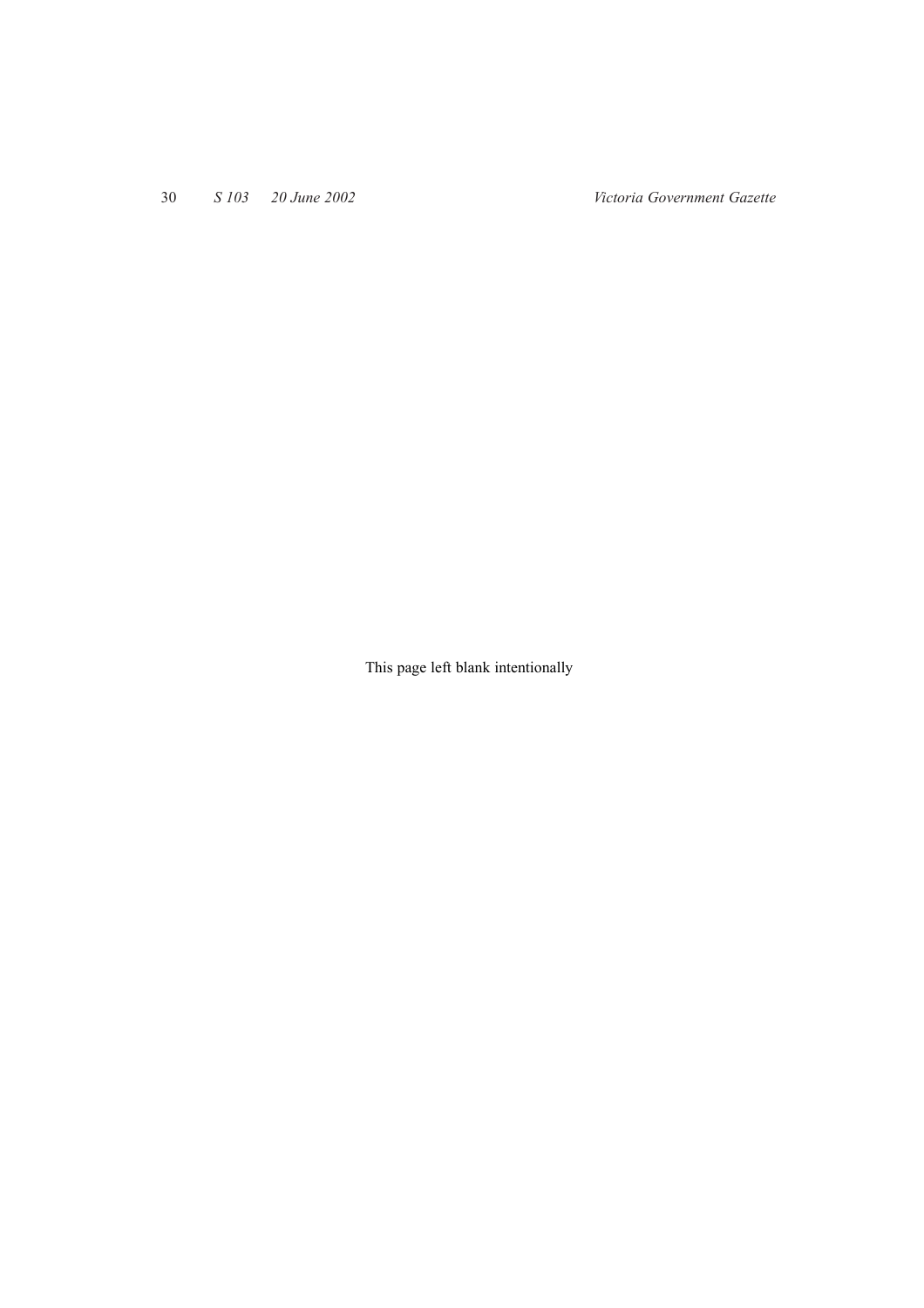This page left blank intentionally